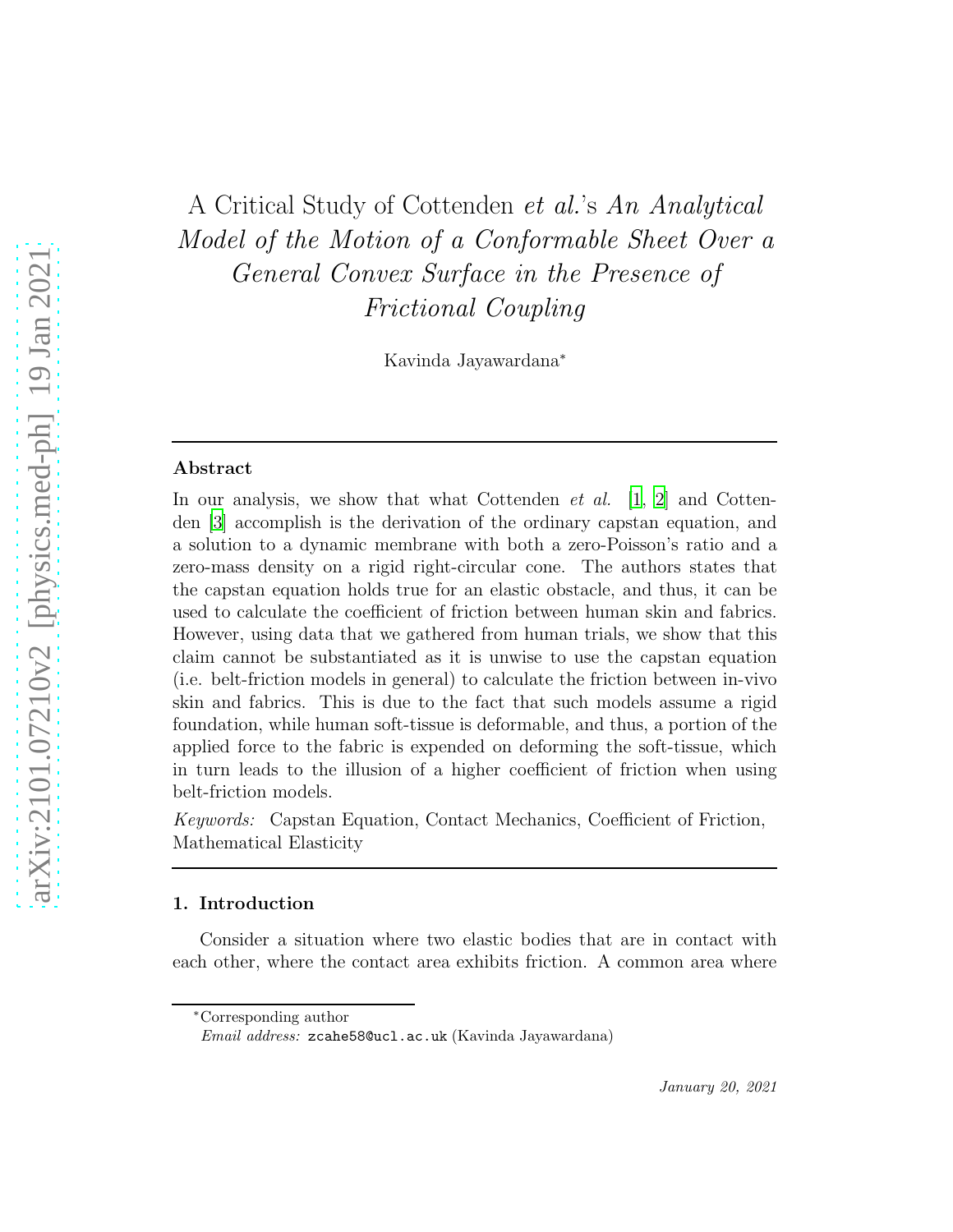modelling of such problems can be found in the field of tire manufacturing [\[4,](#page-23-3) [5\]](#page-23-4). Now, consider the scenario where one of the elastic bodies is very thin and almost planar in a curvilinear sense, in comparison to the other body. Then the thin body can be approximated by a shell or a membrane, and such models can be used to model skin abrasion caused by fabrics as a result of friction. Need for valid modelling techniques are immensely important in fields such as field of incontinence associated dermatitis [\[2\]](#page-23-1), sports related skin trauma [\[6\]](#page-24-0) and cosmetics [\[7](#page-24-1)]. It is documented that abrasion damage to human skin in cases such as the jogger's nipple [\[8](#page-24-2)] and dermatitis from clothing and attire [\[9](#page-24-3)] are caused by repetitive movement of fabrics on skin, and in cases such as pressure ulcers [\[10](#page-24-4)] and juvenile plantar dermatitis [\[11\]](#page-24-5), friction may worsen the problem. In an attempt to model such problem mathematically, Cottenden *et al.* [\[2\]](#page-23-1) put forward a model in their publication *An analytical model of the motion of a conformable sheet over a general convex surface in the presence of frictional coupling*. We show that, regardless of the authors' claims, what they derive is the ordinary capstan equation and a solution for a membrane with a zero-Poisson's ratio and a zero-mass density on a rigid right-circular cone. Cottenden *et al.* [\[1](#page-23-0), [2](#page-23-1)] and Cottenden [\[3\]](#page-23-2) also claims that capstan equation can be used to calculate the friction between in-vivo skin and fabrics. With data gathered from human trials, we show that it is unwise to use *belt-friction models* (e.g. capstan equation) to calculate the coefficient of friction between in-vivo skin and fabrics, as such models assume a rigid foundation, while human soft-tissue is elastic; thus, a portion of the applied force to the fabric is expended on deforming the soft-tissue, which in turn leads to the illusion of a higher coefficient of friction when using belt-friction models.

#### 2. Capstan Equation

The capstan equation, otherwise known as Euler's equation of tension transmission, is the relationship governing the maximum applied-tension  $T_{\text{max}}$  with respect to the minimum applied-tension  $T_0$  of an elastic string wound around a rough cylinder. Thus, the governing equation can be express by the following equation,

<span id="page-1-0"></span>
$$
T_{\text{max}} = T_0 \exp(\mu_F \theta) \tag{1}
$$

where  $\theta$  is the contact angle and  $\mu_F$  is the coefficient of friction. By *string* we mean a one-dimensional elastic body, and *rough* we mean that the con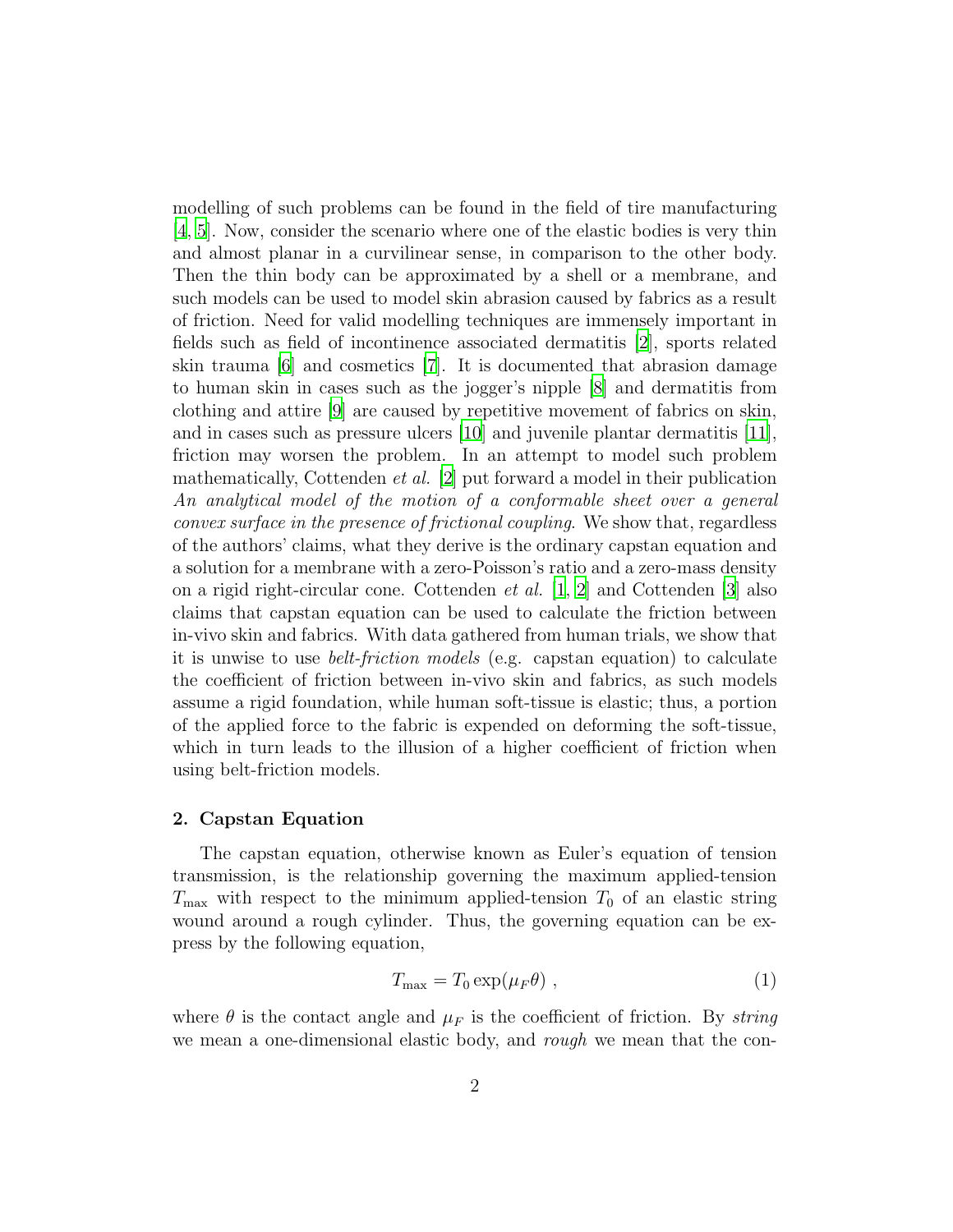tact area exhibits friction, where the coefficient of friction is the physical ratio of the magnitude of the shear force and the normal force between two contacting bodies. The capstan equation is the most perfect example of a *belt-friction model*, which describes behaviour of a belt-like object moving over a rigid-obstacle subjected to friction [\[12\]](#page-24-6). In engineering, the capstan equation describes a body under a load equilibrium involving friction between a rope and a wheel like circular object, and thus, it is widely used to analyse the tension transmission behaviour of cable-like bodies in contact with circular profiled surfaces, such as in rope rescue systems, marine cable applications, computer storage devices (electro-optical tracking systems), clutch or brake systems in vehicles, belt-pulley machine systems and fibre-reinforced composites [\[13\]](#page-24-7).

For a rigorous study of the capstan equation (a membrane or a string over a rigid-obstacle) generalised to non-circular geometries, we refer the reader to chapter 2 of Jayawardana [\[14\]](#page-24-8). There, as an example, the author present a solution to the capstan equation generalised for a rigid elliptical-prism, i.e. given a prism with a horizontal diameter of 2a and the vertical diameter of 2b, parametrised by the map  $\sigma(x^1, \theta) = (x^1, a \sin(\theta), b \cos(\theta))$ , where  $\theta$  is the acute angle that the vector  $(0, 0, 1)$ <sub>C</sub> makes with the vector  $(0, \varphi(\theta), 0)$ , and where  $\varphi(\theta) = (b^2 \sin^2(\theta) + a^2 \cos^2(\theta))^{\frac{1}{2}}$ , the capstan equation takes the following form,

<span id="page-2-0"></span>
$$
T_{\text{elliptical}}(\theta) = T_0 \exp\left(\mu_F \arctan\left(\frac{b}{a}\tan(\theta)\right)\right) \tag{2}
$$

Note that equation [\(2\)](#page-2-0) assumes that minimum applied-tension,  $T_0$ , is applied at  $\theta = 0$ , and the vector brackets ( $\cdot$ ) implies that the vectors are in the Euclidean space and  $(\cdot)_{\text{C}}$  implies that the vectors are in the curvilinear space.

Equation [\(2\)](#page-2-0) implies that the maximum applied-tension,  $T_{\text{max}}$ , is dependent on the mean curvature of the rigid prism. To investigate this matter further, assume that  $T_0$  is applied at  $\theta = -\frac{1}{4}$  $\frac{1}{4}\pi$  and  $T_{\text{max}}$  applied at  $\theta = \frac{1}{4}$  $rac{1}{4}\pi,$ and thus, equation [\(2\)](#page-2-0) implies that

<span id="page-2-1"></span>
$$
\delta \tau = \exp\left(2\mu_F \arctan\left(\frac{b}{a}\right)\right) \,,\tag{3}
$$

where  $\delta \tau = T_{\text{max}}/T_0$ , which is defined as the *tension ratio*. As the reader can see that for a fixed contact interval and a fixed coefficient friction, equation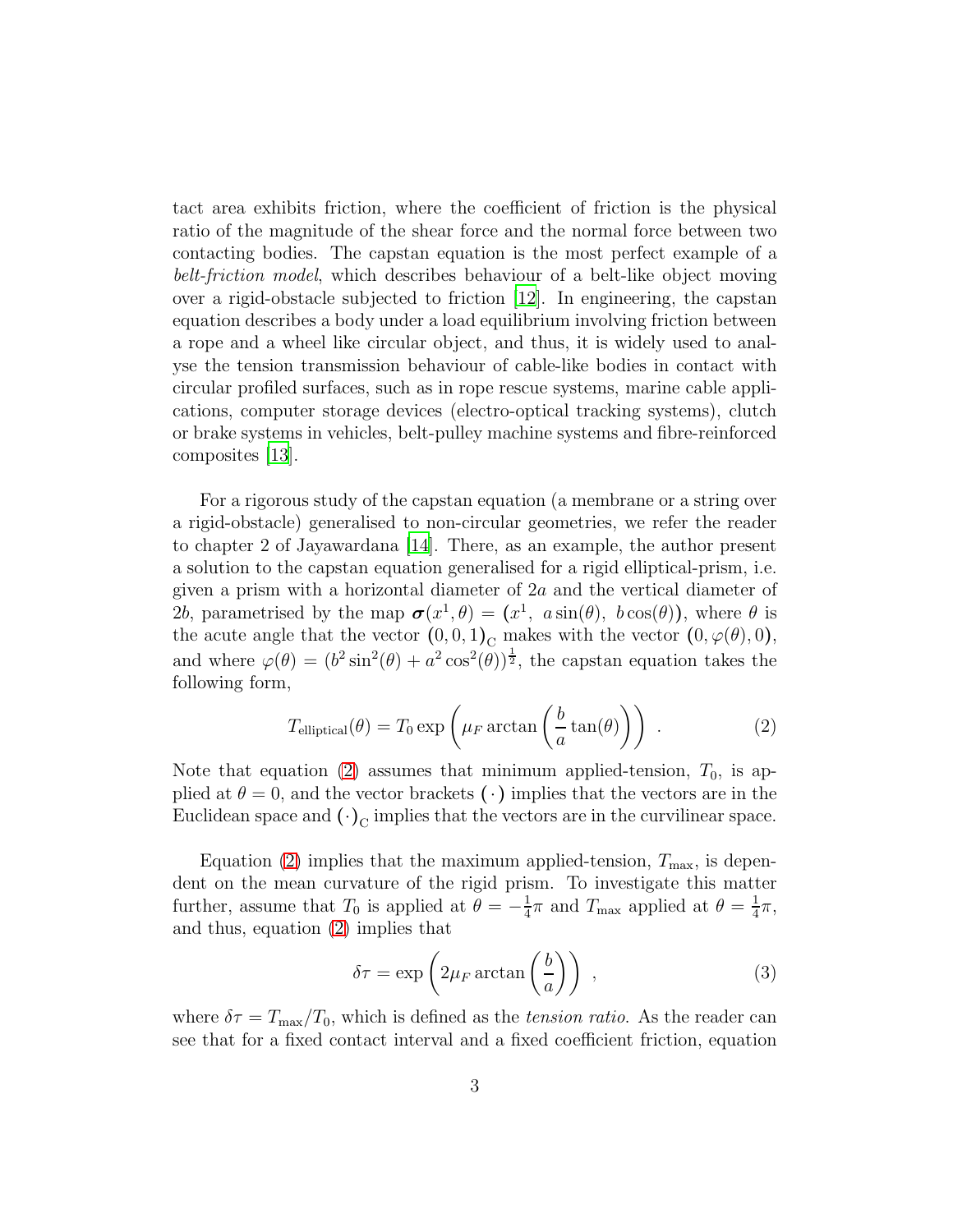<span id="page-3-0"></span>

Figure 1: Tension ratio against  $\delta b$ .

[\(3\)](#page-2-1) implies a non-constant tension ratio for varying  $\delta b$ , where  $\delta b = b/a$ . As the mean curvature of the prism is  $H(\theta) = \frac{1}{2}ab(\varphi(\theta))^{-3}$ , one can see that the tension ratio is related to the mean curvature by the following relation,

$$
\delta \tau = \exp \left( 2\mu_F \arctan \left[ \max_{\theta \in [-\frac{1}{4}\pi, \frac{1}{4}\pi]} (2aH(\theta), 1) + \min_{\theta \in [-\frac{1}{4}\pi, \frac{1}{4}\pi]} (2aH(\theta), 1) - 1 \right] \right) .
$$

Figure [1](#page-3-0) presents a visualisation of the tension ratio against  $\delta b$  (which is analogous to the mean curvature), which is calculated with  $\mu_F = \frac{1}{2}$  $\frac{1}{2}$  and  $\delta b \in \left[\frac{1}{2}\right]$  $\frac{1}{2}$ ,  $\frac{3}{2}$  $\frac{3}{2}$ , and it shows that, for a fixed contact interval, as  $\delta b$  increases (i.e. as the mean curvature of the contact region increases), the tension ratio also increases. This is an intuitive result as the curvature of the contact region increases, the normal reaction force on the membrane (or the string) also increases, which in turn leads to a higher frictional force, and thus, a higher tension ratio. Now, this is a fascinating result as this effect cannot be observed with the ordinary capstan equation [\(1\)](#page-1-0).

For a rigorous study of belt friction models, we refer the reader to section 6.2 of Jayawardana [\[14](#page-24-8)], and for a rigorous study of the capstan equation generalised to elastic obstacles, we refer the reader to Konyukhov's [\[15](#page-24-9)], and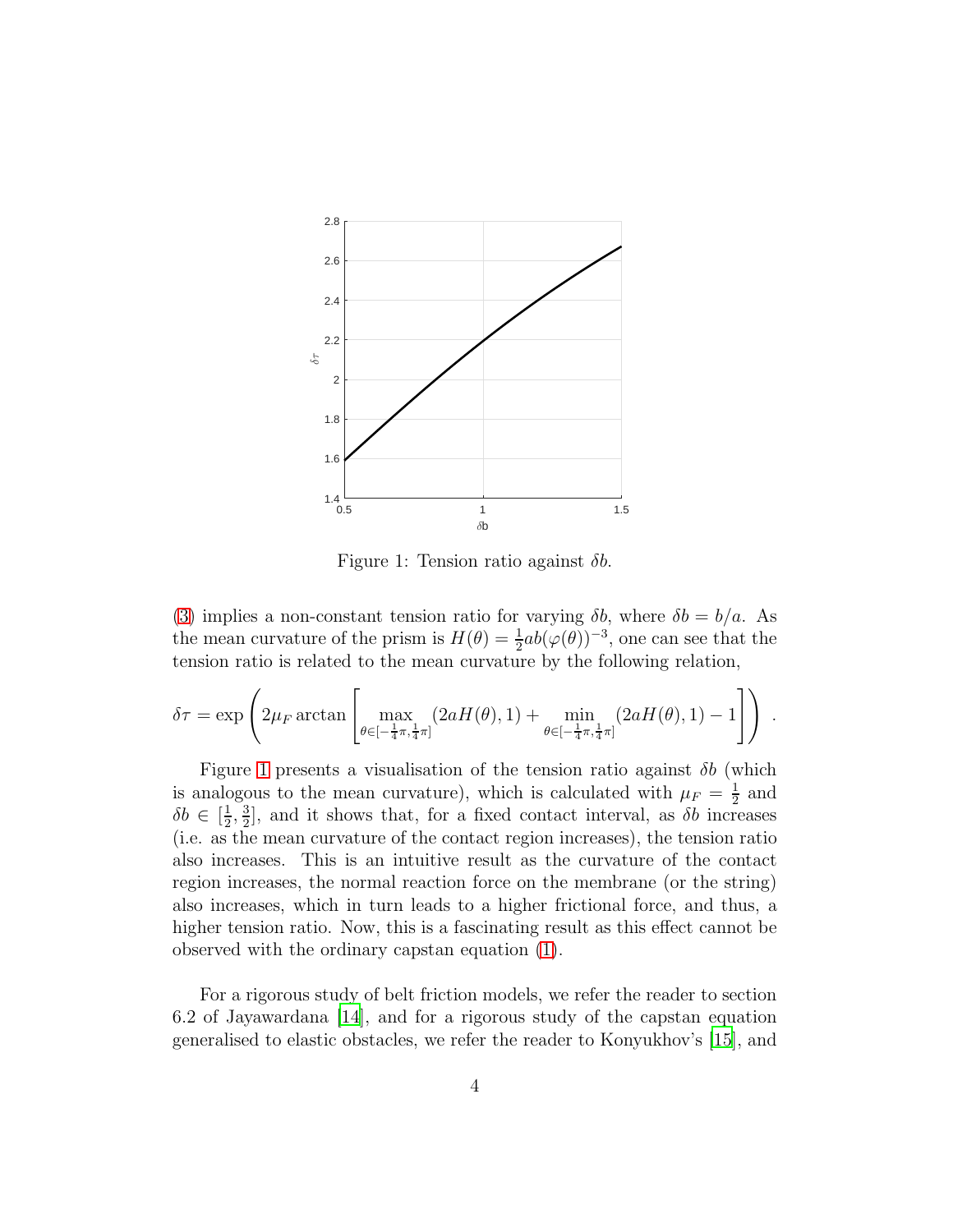Konyukhov's and Izi's [\[16\]](#page-24-10).

#### 3. Cottenden et al.'s Work

Cottenden *et al.* [\[2](#page-23-1)] (the principal author is D. J. Cottenden) attempt to derive a mathematical model to analyse a frictionally coupled membrane (defined as a nonwoven sheet) on an elastic foundation (defined as a substrate) based on the research findings of D. J. Cottenden's PhD thesis  $[3]^1$  $[3]^1$ . It is assumed that friction (abrasion in the context of the publication) is the cause of some pressure ulcers in largely immobile patients, and abrasion due to friction contributes to the deterioration of skin health in incontinence pad users, especially in the presence of liquid. The current literature shows very little research in the area of frictional damage on skin due to fabrics, and thus, the authors' goal is to present a mathematical model to investigate this phenomenon in a purely geometrical setting. Thus, the authors propose a model for a general class of frictional interfaces, which includes those that obey Amontons' three laws of friction.

Cottenden *et al.*'s method [\[2](#page-23-1)] for calculating the kinetic frictional force induced on human skin due to nonwoven fabrics is as follows. The human body part in question is modelled as a homogeneous isotropic 'convex surface [*sic*]' [\[2](#page-23-1)] (i.e. the substrate) and the nonwoven fabric is modelled as an isotropic membrane (i.e. the nonwoven sheet). The goal is to find the stresses acting on the nonwoven sheet, including determining the friction acting on the substrate. The contact region between the fabric and the skin is defined as 'An *Instantaneous Isotropic Interface*, [which] is an interface composed of a pair of surfaces which have no intrinsically preferred directions and no directional memory effects, so that the frictional force acts in the opposite direction to the *current* relative velocity vector ... or to the sum of *current* applied forces acting to initiate motion ...' (see section 2.2 of Cottenden *et al.* [\[2](#page-23-1)]): this simply implies that the contact region is isotropic and nothing more. Also, consider the contact body in question: it is modelled as a surface, i.e. a two-dimensional manifold. However, in reality, it must be modelled as a three-dimensional object as a two-dimensional object cannot describe the elastic properties of a fully three-dimensional object such as a human body

<span id="page-4-0"></span><sup>1</sup><https://discovery.ucl.ac.uk/id/eprint/1301772/>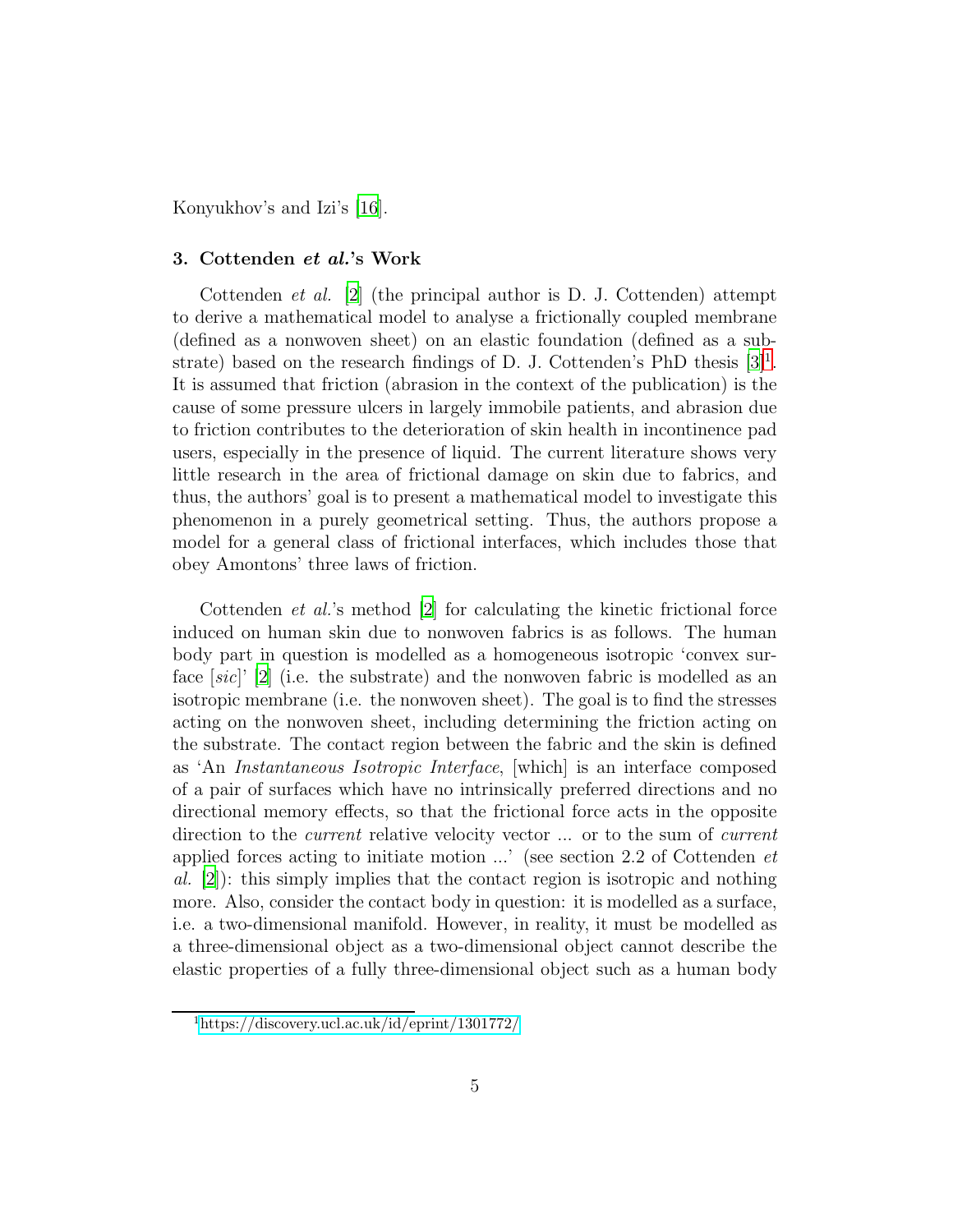part, as a two-dimensional surface has measure zero in three-dimensional space (for an introduction on measure theory, please consult chapter 1 of Kolmogorov *et al.* [\[17](#page-25-0)]); Unless suitable assumptions are made as one finds in shell theory (for a comprehensive mathematical study of the shell theory, please consult sections B of Ciarlet [\[18\]](#page-25-1)); however, this is not what the authors are considering. Now, consider the authors' statement regarding the modelling assumptions carefully, particularly the term 'convex surface'. The authors definition of convexity is  $\eta \cdot \nabla_{\mathbf{E}} \mathbf{N} \cdot \eta \geq 0$  (see section 3.1 of Cottenden *et al.* [\[2\]](#page-23-1)), where  $\tilde{N}$  and  $\eta$  are unit normal and tangential vectors surface respectively. However, the authors' definition is erroneous. Convexity has a very precise mathematical definition, i.e. we say the functional  $f: X \to \mathbb{R}$  is convex, if  $f(tx + (1-t)y) \le tf(x) + (1-t)f(y)$ ,  $\forall t \in [0,1]$  and  $\forall x, y \in X$ (for more on the definition of convexity, please see chapter 1 of Badiale and Serra [\[19\]](#page-25-2)). Also, the very idea of a convex surface is nonsensical as definition of convexity is only applicable to functionals. A simple example of a convex functional is  $\exp(\cdot): \mathbb{R} \to \mathbb{R}_{>0}$ . One is left to assume that what the authors mean by convexity is surfaces (i.e. manifolds) with a positive meancurvature. For more on elementary differential geometry, please consult do Carmo [\[20](#page-25-3)] or Lipschutz [\[21\]](#page-25-4).

In their analysis, the authors defines a membrane with the following property, 'always drapes, following the substrate surface without tearing or puckering' (see section 2.1 of [\[2](#page-23-1)]). The authors' definition is erroneous, as one cannot guarantee that the given property will hold for a flat-membrane (in a Euclidean sense) over an arbitrary curved surfaces. To illustrate the flaw, consider a flat elastic-membrane (i.e. a film) over a rigid sphere. The only way one can keep the membrane perfectly in contact with the sphere in a two-dimensional region with nonzero measure is by deforming the membrane by applying appropriate boundary stresses and or external loadings. Otherwise, the membrane only makes contact with the sphere at a single point or a line. Also, the authors do not specify whether the membrane is elastic or not. One is left to assume that the membrane is elastic as the proposed frame work does not acknowledge plastic deformations. Note that the authors never referred to their nonwoven sheet as a membrane, but a membrane (or a film) is the closest mathematical definition for modelling such objects. Please consult chapters 4 and 5 of Ciarlet [\[18](#page-25-1)] or chapter 7 of Libai and Simmonds [\[22](#page-25-5)] for a comprehensive analysis on the theory of membranes.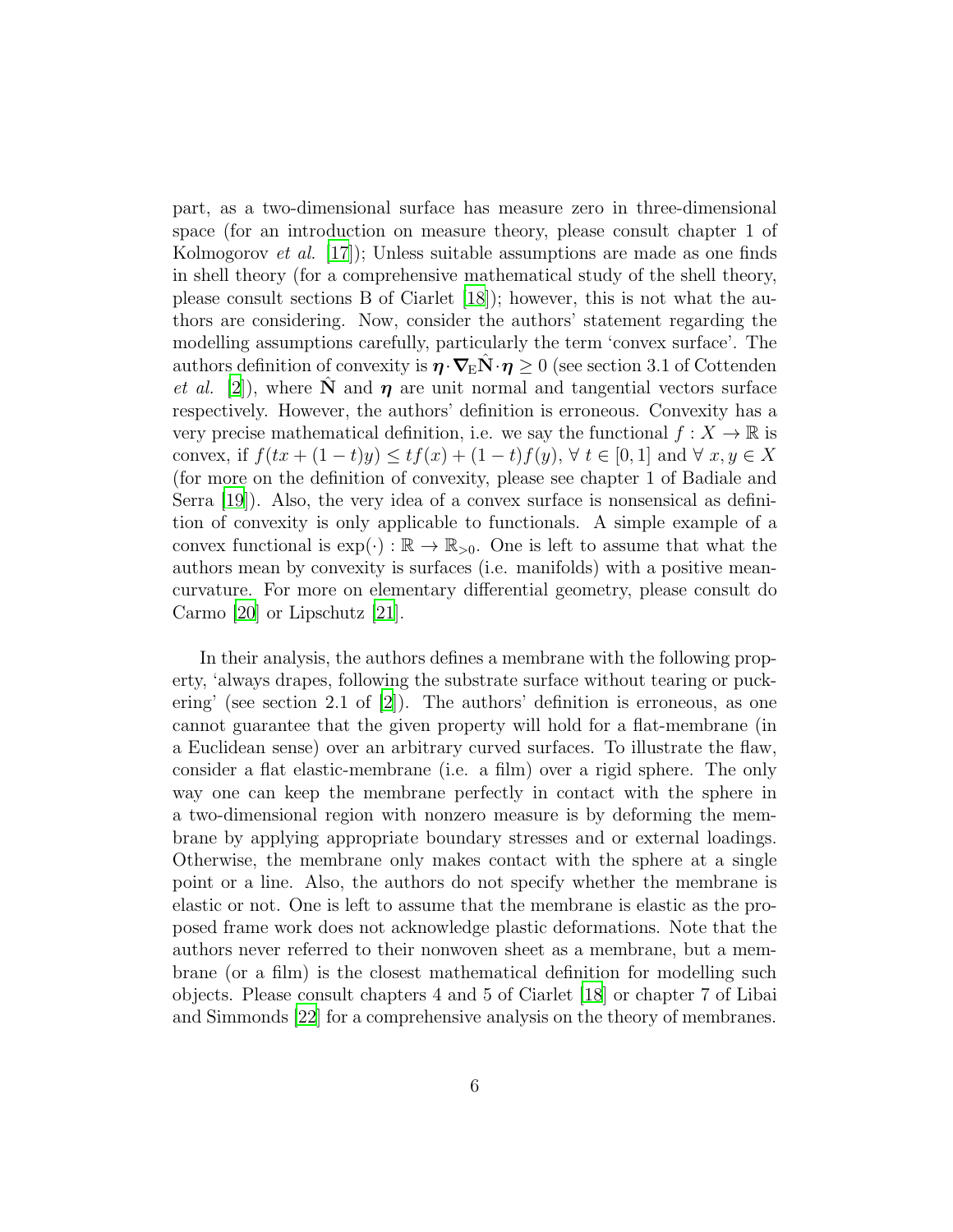To find the stresses acting on the membrane, consider Cauchy's momentum equation in the Euclidean space, which the authors define as follows,

<span id="page-6-0"></span>
$$
\nabla_{\mathbf{E}} \cdot \mathbf{T} + \mathbf{f} = \rho \ddot{\mathbf{\chi}} \tag{4}
$$

where **T** is Cauchy's stress tensor,  $f = f(T, \nabla_E T)$  is the force density field and  $\rho$  is the material mass density of the membrane,  $\nabla$ <sub>E</sub> is the Euclidean differential operator and  $\chi$  is given as a 'time-dependent deformation function mapping the positions of points in their undeformed *reference* configuration to their deformed positions and the superposed double dot denotes a double material description time derivative' (see section 2.1 of Cottenden *et al.* [\[2\]](#page-23-1)). It is unclear what  $\chi$  represent from the authors' definition, whether it is the displacement field of the membrane or some time-dependent mapping from one manifold to another. If the latter is true, then equation [\(4\)](#page-6-0) has a very different meaning, i.e. it means that the space is dependent of time, and such problems are encountered in the field of cosmology. If the reader consults section 5.4 of Cottenden's thesis [\[3](#page-23-2)], then it becomes evident that  $\chi$  is, indeed, a time dependent map. However, if one consults Cottenden *et al.* [\[1,](#page-23-0) [2](#page-23-1)] and Cottenden [\[3\]](#page-23-2), then one concludes that the authors do not put forward the framework to handle the 3+1 decomposition in general relativity, with any mathematical rigour. If the reader is interested in the  $3+1$ formalism in general relativity, then please consult the publications [\[23](#page-25-6)[–25](#page-25-7)] or Dr J. A. V. Kroon (QMUL) on his LTCC lecture notes on *Problems of General Relativity*[2](#page-6-1) , where the reader can find an extraordinary solution for two merging black-holes (i.e. the Brill-Lindquist solution).

Assuming that the foundation is static and rigid, and the mass density of the membrane is negligible, i.e.  $\rho \approx 0$ , the authors state that Cauchy's momentum equation [\(4\)](#page-6-0) can be expressed as

$$
\mathbf{P}_s \cdot (\mathbf{\nabla}_{\mathbf{E}} \cdot \mathbf{T}) + \mathbf{P}_s \cdot \mathbf{f} = \mathbf{0} \;, \tag{5}
$$

<span id="page-6-3"></span><span id="page-6-2"></span>
$$
-(\nabla_{\mathbf{E}}\hat{\mathbf{N}}):\mathbf{T}+\hat{\mathbf{N}}\cdot\mathbf{f}=0\;, \tag{6}
$$

where  $P_s$  projection matrix to the substrate (the explicit form is not defined by the authors),  $N$  is the unit normal to the surface, and  $\cdot$  and : are defined as a contraction and a double contraction in the Euclidean space respectively.

<span id="page-6-1"></span><sup>2</sup> [http://www.maths.qmul.ac.uk/](http://www.maths.qmul.ac.uk/~jav/LTCC.htm)∼jav/LTCC.htm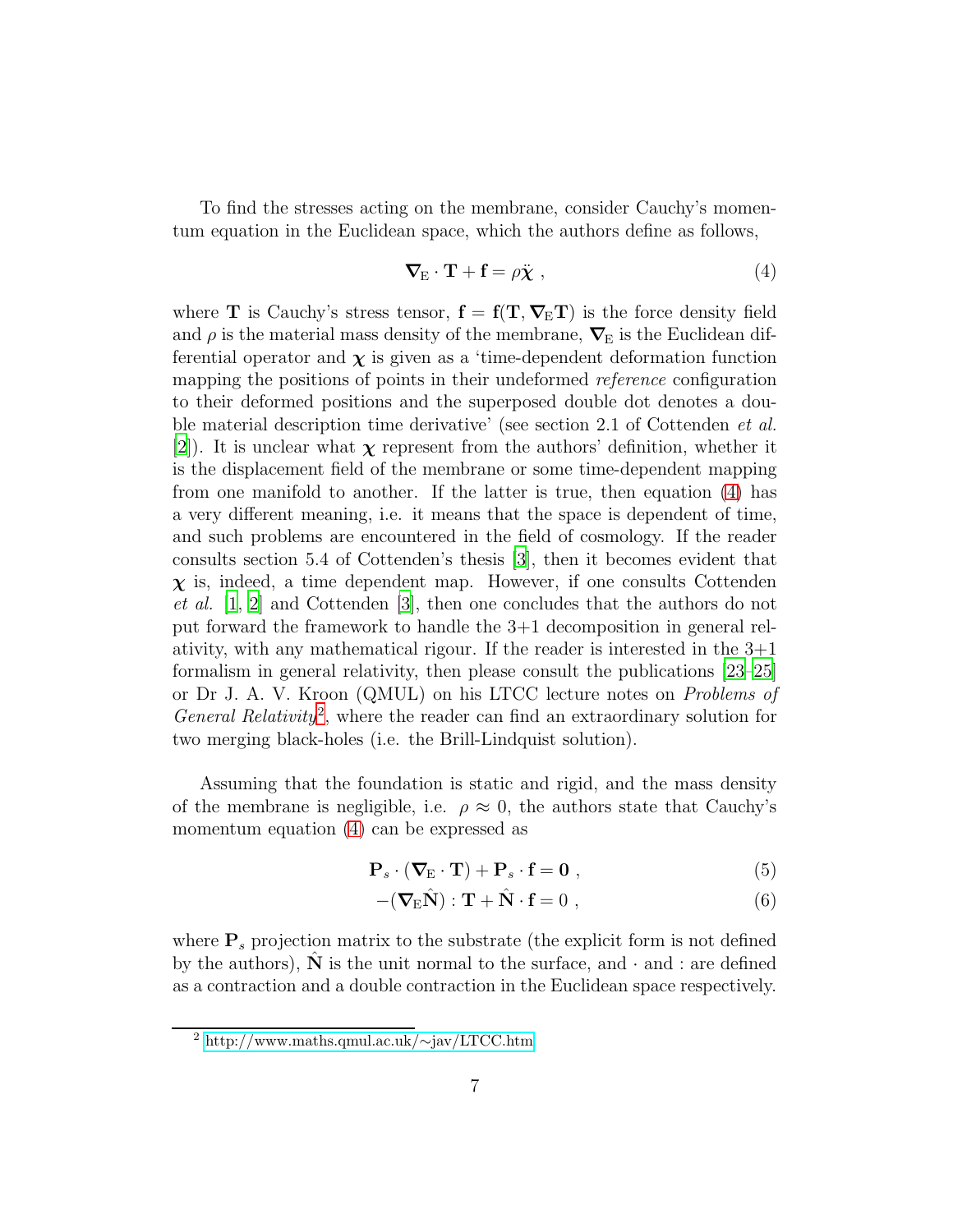Although it is not explicitly defined, one must assume that the authors use the fact that membranes cannot support any normal stresses, i.e.  $N \cdot T = 0$ , to obtain equation  $(6)$ . The authors give equations  $(5)$  and  $(6)$  as the state of the 'general case' of the problem. However, their assertion cannot hold as the system is underdetermined. Consider the vector f, which consists of three unknowns. Also, consider the tensor  $\mathbf{T}$ , which is a symmetric tensor with six unknowns. Thus, using the condition  $N \cdot T = 0$  the number of unknowns can be reduced by three: leaving six remaining unknowns. Now, direct one's attention to equations [\(5\)](#page-6-3) and [\(6\)](#page-6-2), which provide three additional equations. Thus, one comes to the conclusion that one has an underdetermined system, with three equations and six unknowns. Furthermore, there is no description of any boundary conditions for the 'general case', which are essential in obtaining a unique solution.

The derivation of Cottenden *et al.*'s governing equations [\[3](#page-23-2)] can be found on section 2.2 to 2.4 of the publication. Upon examination, the reader may find that the methods put forward by the authors' are inconsistent with mathematical elasticity, contact mechanics and differential geometry. Thus, we refer reader to Kikuchi and Oden [\[26\]](#page-25-8) to see how to model friction with mathematical competence and to show how incredibly difficult modelling such problems are. We further refer the reader to Ciarlet [\[18\]](#page-25-1) to see how to model mathematical elasticity in a differential geometry setting with mathematical rigour.

To find explicit solutions, the authors direct their attention to only 'surfaces that are isomorphic to the plane; that is, those which have the same first fundamental form as the plane; the identity matrix in the case of plane Cartesian coordinates. [*sic*]' [\[2](#page-23-1)]. Found in section 4.1 of Cottenden *et al.* [\[2\]](#page-23-1), this is the basis for their entire publication (also the basis for Cottenden's [\[3](#page-23-2)] thesis). However, the authors' statement is nonsensical. An *isomorphism* (preserves form) is at least a homomorphism, i.e. there exists at least a continuous bijective mapping, whose inverse is also continuous, between the two manifolds in question [\[20,](#page-25-3) [21\]](#page-25-4). Thus, a surface that is isomorphic to the plane simply implies that there exists a continuous bijective map, with a continuous inverse, between the surface in question and the Euclidean plane, and it does not automatically guarantee that the surface have the same metric as the Euclidean plane under the given map. The latter part of the authors' statement is clearly describing surfaces that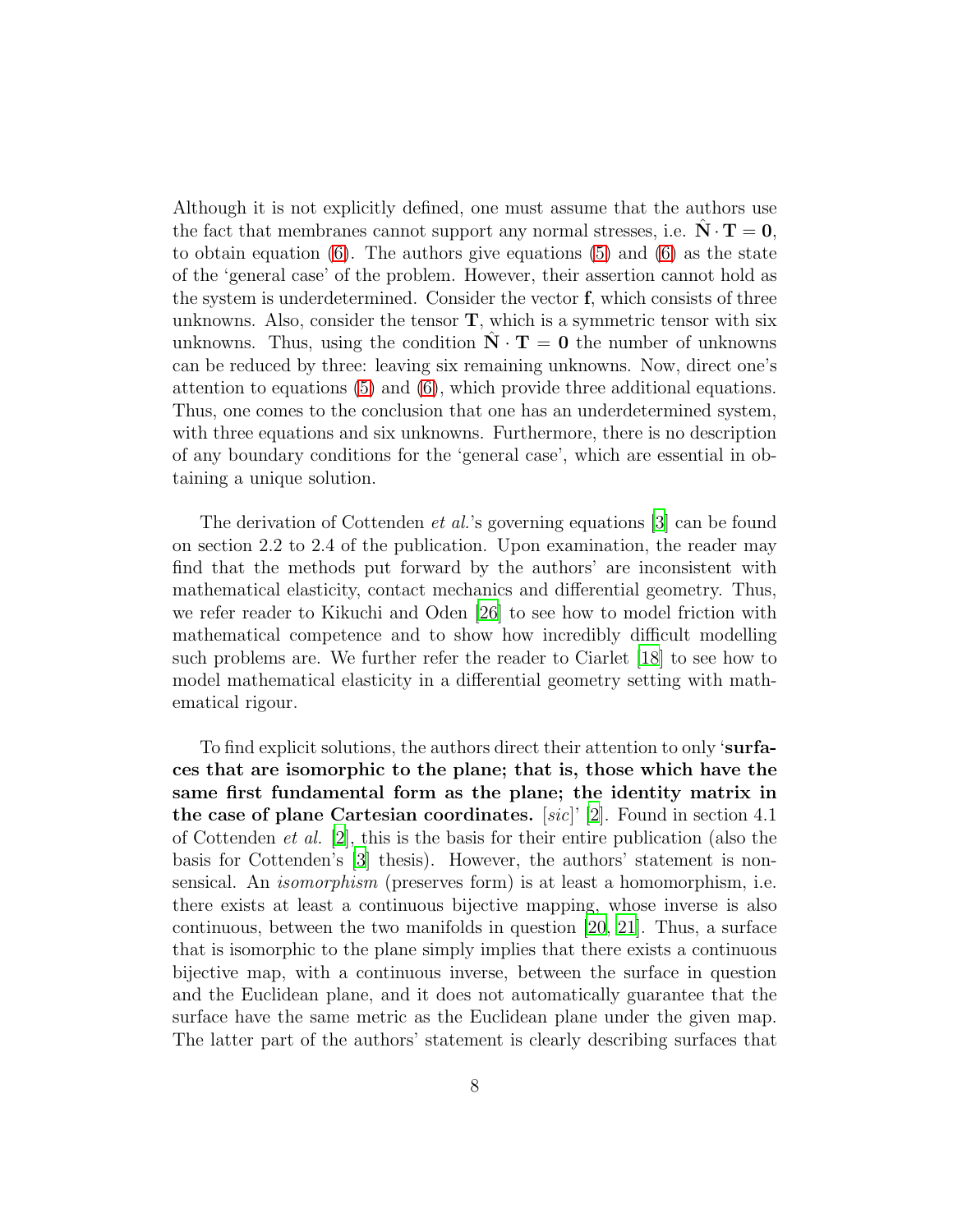are *isometric* (preserves distance) to the Euclidean plane, i.e. surfaces with a zero-Gaussian curvature. However, the statement is still erroneous as being a surface that is isometric to the Euclidean plane does not guarantee that the surface have the same metric as the Euclidean plane. Being isometric to the Euclidean plane simply implies that, if  $f: U \subset \mathbb{R}^2 \to W \subset \mathbf{E}^3$  is a 2D manifold that is isometric to the Euclidean plane, then there exists a map  $g: V \subset \mathbb{R}^2 \to U \subset \mathbb{R}^2$  such that the first fundamental form of the isometry  $f \circ g : V \subset \mathbb{R}^2 \to W \subset \mathbf{E}^3$  is the  $2 \times 2$  identity matrix [\[20,](#page-25-3) [21](#page-25-4)]. One is left to assume that the surfaces that are in question by the authors belongs a subgroup of surfaces with zero-Gaussian curvature that has the same metric as the Euclidean plane with respect to the authors' coordinate system, i.e. cylinders and right-circular cones: as one later see that these are the only possible manifolds that can generate any valid solutions. Note that Cottenden [\[3](#page-23-2)] accredits Pressley [\[27](#page-25-9)] for his differential geometry results. However, Pressley's publication [\[27\]](#page-25-9) is a widely accepted and verified mathematical publication in the field of differential geometry, and it does not contain such provably false statements as given by Cottenden [\[3\]](#page-23-2).

Now, consider the equation

<span id="page-8-0"></span>
$$
\mathbf{P}_s \cdot \mathbf{f} + \mu_d (\hat{\mathbf{N}} \cdot \mathbf{f}) \dot{\mathbf{\chi}} = 0 , \qquad (7)
$$

which the authors define as Amontons' law friction, where  $\mu_d$  is the coefficient of dynamic friction and  $\dot{\chi}$  is the relative velocity vector between the membrane and the foundation. The inclusion of the two equations implied by condition [\(7\)](#page-8-0) still does not guarantee that the system is fully determined, as the system requires one more equation to be fully determined.

Now, assume that one is dealing with a rectangular membrane whose orthogonal axis defined by the coordinates  $(x, y)$ , where y defines the longer dimension, that is placed over a surface defined by the regular map  $\sigma$ . Also, assume that Poisson's ratio of the membrane is zero to prevent any lateral contractions due to positive tensile strain. To reduce the complexity, the authors modify the problem by letting  $\dot{\chi}$  be parallel to  $\sigma_{y}$ . Also, by applying a boundary stress of  $T_0$  at some point  $\phi_1$  whilst applying a even greater stress at  $\phi_2$  so that  $T_{yy}(y)$  is an increasing function in y, where  $\phi_1$  and  $\phi_2$  are angles of contact such that  $\phi_1 < \phi_2$ . Due to zero-Poisson's ratio and the boundary conditions, one finds  $T_{xx} = 0$ ,  $T_{xy} = 0$ , where  $T_{ij}$  are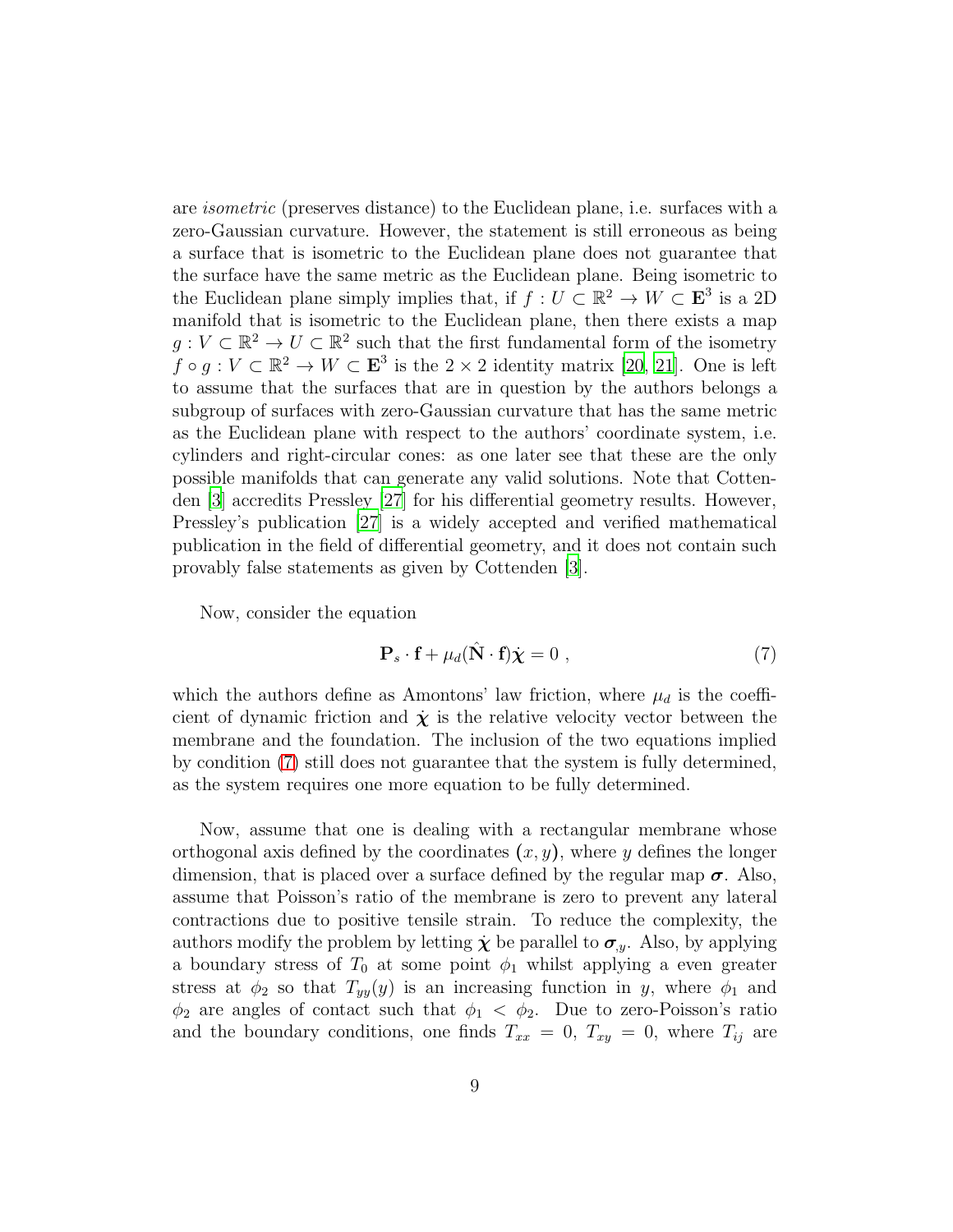stress tensor components. Thus, the governing equations finally reduce to a fully determined system, i.e. is only now the number of unknowns equals to the number of governing equations. Therefore, one must understand that having zero-Gaussian curvature and zero-Poisson's ratio is a necessity for this model, and it is not some useful tool for deriving explicit equations as stated by the authors. Upon integrating equation [\(7\)](#page-8-0), under the specified boundary conditions, one finds solutions of the following form (see equation 4.4 of Cottenden *et al.* [\[2\]](#page-23-1)),

<span id="page-9-0"></span>
$$
T_{yy}(y) = T_0 \exp\left(\mu_d \int^y |C_{yy}(\eta)| d\eta\right) , \qquad (8)
$$

where  $C_{\alpha\beta} = F_{I\alpha\gamma}^{-1}F_{II\gamma\delta}F_{I\beta\delta}^{-1}$  is defined as the curvature tensor,  $\bm{F}_I$  is the first fundamental form tensor and  $F_{I I y y}$  is the only nonzero component of the second fundamental form tensor. However, equation [\(8\)](#page-9-0) is erroneous. This is because, whatever is inside the  $\exp(\cdot)$  term must be non-dimensional, but this is not the case with equation  $(8)$ . To illustrate this flaw, let L be an intrinsic Euclidean length scale and  $\ell$  be an intrinsic length scale of the curvilinear coordinate y. Now, with the definition of  $C_{yy}$  (see equation 3.3 of Cottenden *et al.* [\[2](#page-23-1)]), one finds that the length scale inside the  $\exp(\cdot)$  term in equation [\(8\)](#page-9-0) to be  $(\ell/L)^3$ . Given that  $y = \theta$  (i.e. the contact angle, which is dimensionless), one finds that the length scale inside the  $\exp(\cdot)$  term to be  $L^{-3}$ , which is not mathematically viable. This flaw of the authors' work is a result of not correctly following tensor contraction rules, and not discerning between covariant and contravariant tensors (see sections 3.2 and 4.1 of Cottenden *et al.* [\[2](#page-23-1)]). For elementary tensor calculus, please consult Kay [\[28\]](#page-25-10).

If one assumes a 2D manifold that is **isometric** to the Euclidean plane, has a positive mean-curvature (with respect to the unit-outward normal) and whose first fundamental form tensor is diagonal (after a change of coordinates or otherwise), and should one follow the derivation with mathematical rigour, then one finds a solution of the following form,

<span id="page-9-1"></span>
$$
T_y^y(y) = T_0 \exp\left(-\mu_d \int^y \sqrt{F_{Iyy}(\eta)} F_{IIy}^y(\eta) d\eta\right) , \qquad (9)
$$

where a rigorous derivation can be fond in chapter 2 of Jayawardana [\[14\]](#page-24-8). As the reader can see that unlike equation [\(8\)](#page-9-0), no dimension violations can be possible with equation [\(9\)](#page-9-1).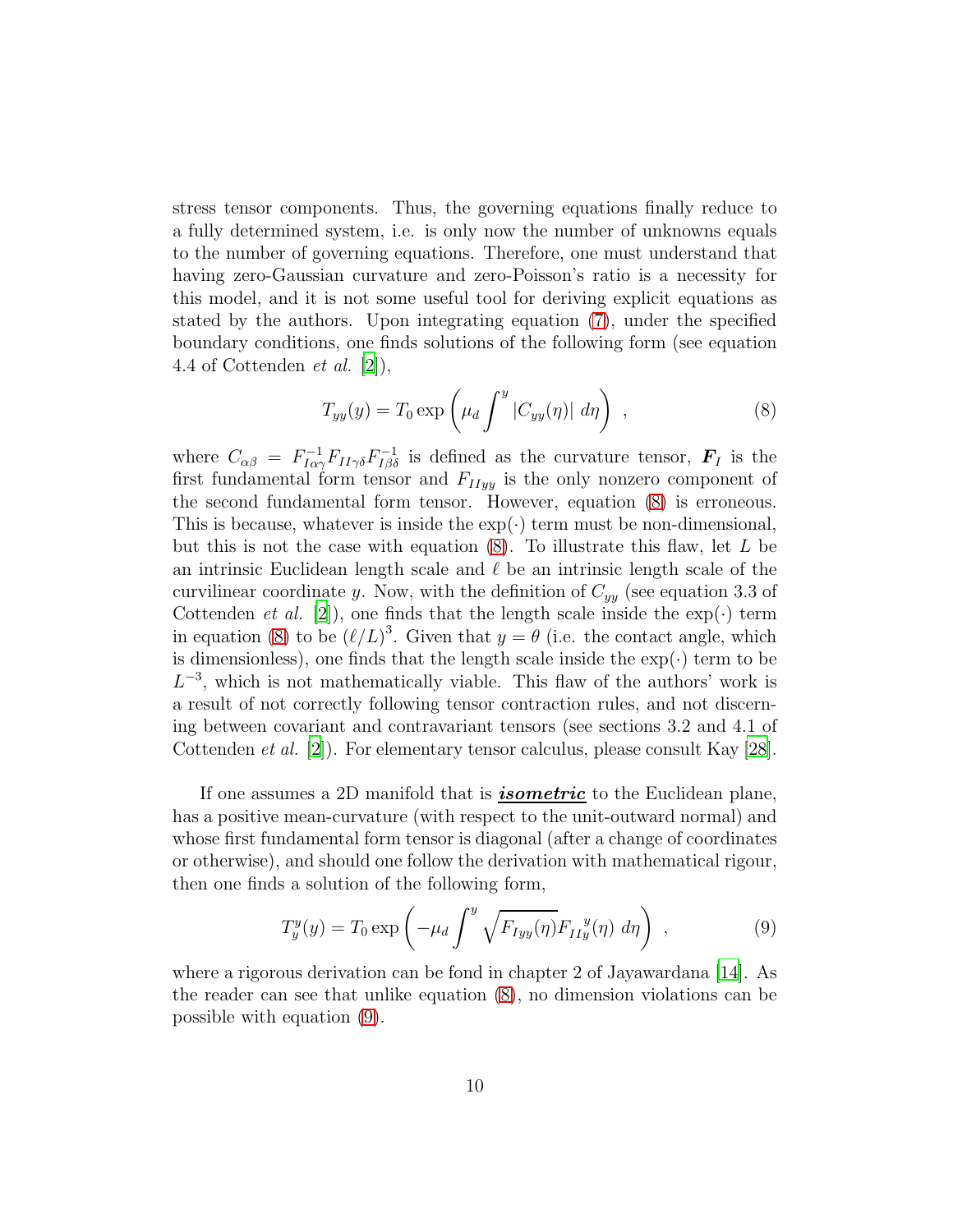To find the explicit solution for the general *prism* case, the authors present the following map (see section 4.2 of Cottenden *et al.* [\[2\]](#page-23-1))

$$
\boldsymbol{\sigma}(x,y) = (R(\phi)\cos(\phi), R(\phi)\sin(\phi), x\cos(\zeta) + y\sin(\zeta)), \qquad (10)
$$

where

<span id="page-10-0"></span>
$$
d\phi = \frac{\cos(\zeta)dy - \sin(\zeta)dx}{\sqrt{R(\phi)^2 + (R'(\phi))^2}}.
$$

From the authors' definition,  $\zeta$  appears to be the acute angle that the vector  $\hat{\sigma}_{y}$  makes with the vector  $\hat{\sigma}_{\phi}$ , and R and  $\phi$  appear to be the radius of curvature and the angle of the centre of rotation respectively. One can clearly see that map [\(10\)](#page-10-0) is only valid for cylinders (i.e. prisms with a constant radius) as it must have the same metric as the Euclidean plane. To be precise,

$$
\mathbf{F}_I = \begin{pmatrix} \sigma_{,x} \cdot \sigma_{,x} & \sigma_{,x} \cdot \sigma_{,y} \\ \sigma_{,x} \cdot \sigma_{,y} & \sigma_{,y} \cdot \sigma_{,y} \end{pmatrix}
$$
  
=  $[R(\phi)^2 + (R'(\phi))^2] \begin{pmatrix} (\phi_{,x})^2 + \cos^2(\zeta) & \phi_{,x}\phi_{,y} + \sin(\zeta)\cos(\zeta) \\ \phi_{,x}\phi_{,y} + \sin(\zeta)\cos(\zeta) & (\phi_{,y})^2 + \sin^2(\zeta) \end{pmatrix}$   
=  $\begin{pmatrix} 1 & 0 \\ 0 & 1 \end{pmatrix}$ ,

which, in turn, implies the following,

$$
\phi_{,x} = -\frac{\sin(\zeta)}{\sqrt{R(\phi)^2 + (R'(\phi))^2}}
$$

$$
\phi_{,y} = \frac{\cos(\zeta)}{\sqrt{R(\phi)^2 + (R'(\phi))^2}},
$$

and thus, the following,

$$
(\phi_{,x})^2 + (\phi_{,y})^2 = \frac{1}{R(\phi)^2 + (R'(\phi))^2} \,. \tag{11}
$$

<span id="page-10-1"></span>,

As  $\phi$  is a real function (i.e. not complex) and noting that equation [\(11\)](#page-10-1) must hold for all x and y, one finds that  $R' = 0$ , and thus, equation [\(10\)](#page-10-0) reduces to the following,

$$
\sigma(x, y) = (c \cos(\phi), c \sin(\phi), x \cos(\zeta) + y \sin(\zeta)),
$$
  

$$
\phi(x, y) = \frac{1}{c} [\cos(\zeta)y - \sin(\zeta)x],
$$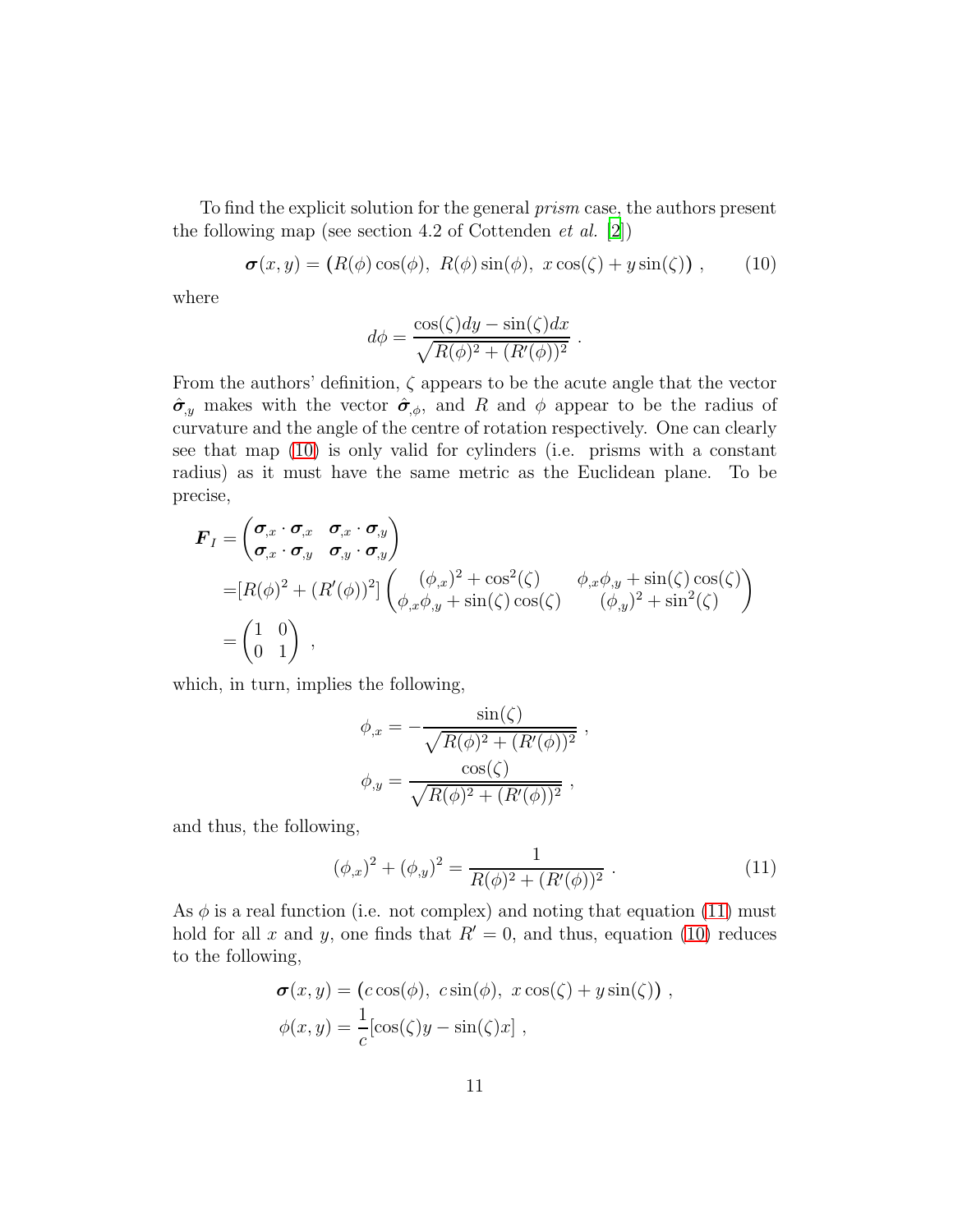which represents a parametrisation of a cylinder, where  $c$  is a positive constant (and  $R = c$ ). Now, given that a solution exists in the interval  $[\phi_1, \phi_2]$ , the authors state that the solution can be expressed as follows (see equation 4.7 of Cottenden *et al.* [\[2\]](#page-23-1)),

<span id="page-11-0"></span>
$$
T_{yy}(\phi_2) = T_0 \exp\left(\mu_d \cos(\zeta) \left[\phi - \arctan\left(\frac{R(\phi)_{,\phi}}{R(\phi)}\right)\right] \Big|_{\phi_1}^{\phi_2}\right) \,. \tag{12}
$$

<span id="page-11-1"></span>

Figure 2: Cross sections of elliptical-prisms (and elliptical-cones for the  $z = 1$ case).

Regardless of the authors' claims, solution [\(12\)](#page-11-0) is only valid for cylinders, i.e. the capstan equation [\(1\)](#page-1-0). To see why equations [\(10\)](#page-10-0) and [\(12\)](#page-11-0) are not valid for general prisms, one only needs to consider an example with noncircular cross section. If the reader wishes to, then consider a positively-oriented elliptical-prism (for the  $\zeta = 0$  case) that is defined by the map

<span id="page-11-2"></span>
$$
\boldsymbol{\sigma}(\phi, z) = (a \cos(\phi), \ b \sin(\phi), \ z) \tag{13}
$$

where  $z \in \mathbb{R}$  and  $a, b > 0$ , and let  $\phi \in \left[\frac{1}{4}\right]$  $\frac{1}{4}\pi, \frac{3}{4}\pi$ ] be the contact interval (see figure [2,](#page-11-1) and see equation [\(2\)](#page-2-0) for the capstan equation for an elliptical-prism). Now, the reader can see that both map [\(10\)](#page-10-0) and solution [\(12\)](#page-11-0) are no longer valid for the elliptical-prism mapping [\(13\)](#page-11-2).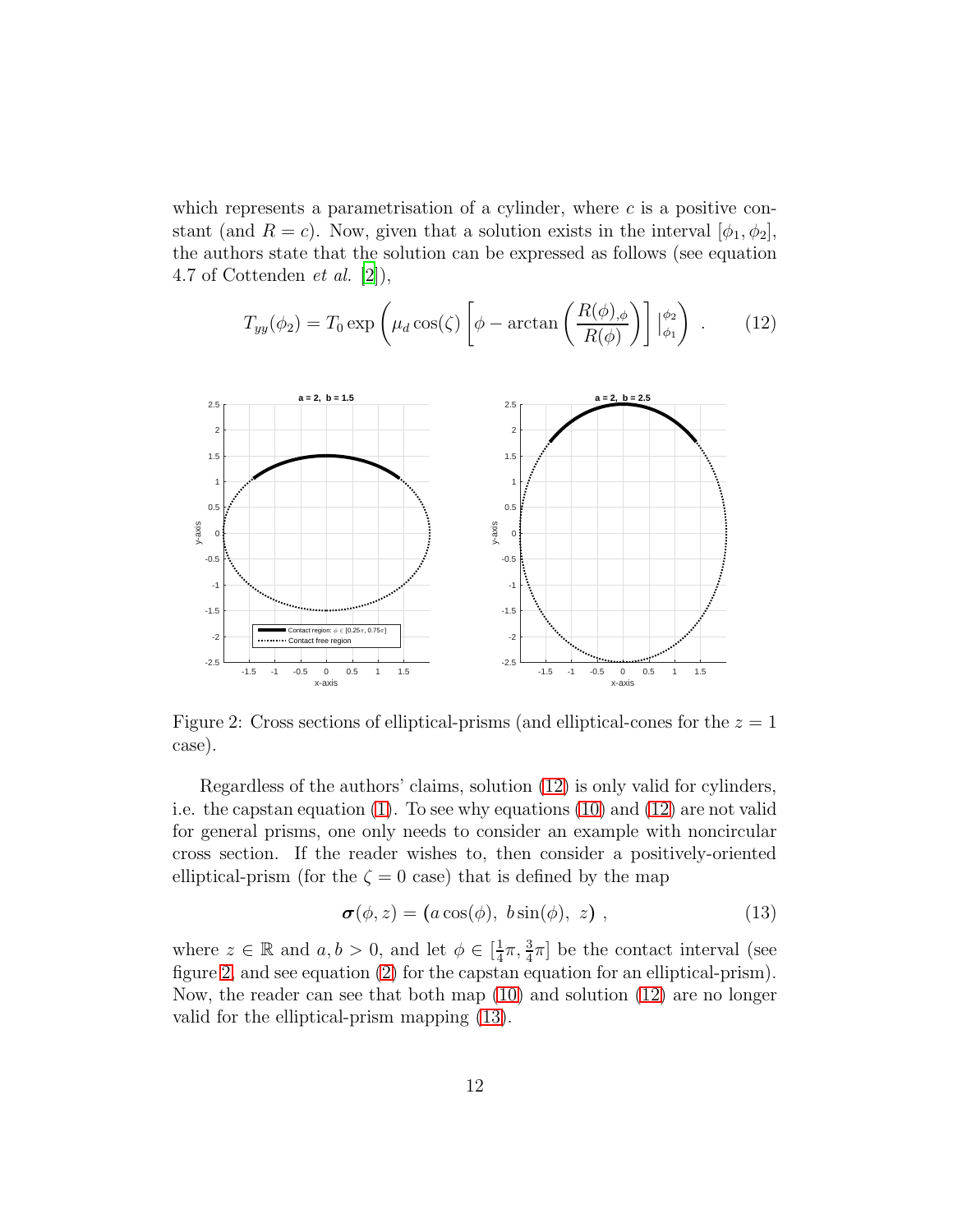To find the explicit solution for the *cone* case, the authors present the following map (see equation 4.8 of Cottenden *et al.* [\[2](#page-23-1)]),

$$
\boldsymbol{\sigma}(x,y) = \frac{r}{\sqrt{1 + R(\phi(\theta))^2}} (R(\phi(\theta)) \cos(\phi(\theta)), R(\phi(\theta)) \sin(\phi(\theta)), 1), (14)
$$

where

<span id="page-12-0"></span>
$$
d\theta = \frac{\sqrt{R^2 + (R')^2 + R^4}}{1 + R^2} d\phi = \frac{R\sqrt{1 + R^2}}{\sqrt{(1 + R^2)^2 - (R_{,\theta})^2}} d\phi,
$$
  

$$
r = \sqrt{x^2 + y^2} \text{ and}
$$
  

$$
\theta = \arctan(\frac{y}{x}) - \zeta.
$$

From the authors' definition,  $\zeta$  appears to be the acute angle that the vector  $\hat{\sigma}_{y}$  makes with the vector  $\hat{\sigma}_{\phi}$ , R is given as a 'cylindrical polar function' and  $\phi$  appears to be the angle of the centre of rotation. One can clearly see that map [\(14\)](#page-12-0) is only valid for right-circular cones (i.e. cones with a circular cross section) as it must have the same metric as the Euclidean plane. To be precise

$$
\mathbf{F}_I = \begin{pmatrix} \sigma_{,x} \cdot \sigma_{,x} & \sigma_{,x} \cdot \sigma_{,y} \\ \sigma_{,x} \cdot \sigma_{,y} & \sigma_{,y} \cdot \sigma_{,y} \end{pmatrix}
$$
\n
$$
= \begin{pmatrix} 1 & \frac{(1-R)}{1+R^2} (\phi'R')^2 \\ \frac{(1-R)}{1+R^2} (\phi'R')^2 & \frac{(\phi'R')^2(1-2R)}{(1+R^2)^2} + \frac{(\phi')^2[R^2+(R')^2]}{1+R^2} \end{pmatrix}
$$
\n
$$
= \begin{pmatrix} 1 & 0 \\ 0 & 1 \end{pmatrix} ,
$$

which, in turn, implies that  $R' = 0$  (as  $\phi' \neq 0$ ). Thus, equation [\(14\)](#page-12-0) reduces to the following form,

$$
\sigma(x, y) = r(\sin(\alpha)\cos(\phi(\theta)), \sin(\alpha)\sin(\phi(\theta)), \cos(\alpha)),
$$
  

$$
\phi(\theta) = \csc(\alpha)\theta,
$$

which represents a parametrisation of a right-circular cone, where  $2\alpha$  is the (constant-) angle of aperture. Now, given that a solution exists in the interval  $[\theta_1, \theta_2]$ , the authors states that the solution can be expressed as follows (see equation 4.20 of Cottenden *et al.* [\[2](#page-23-1)]),

<span id="page-12-1"></span>
$$
T_{yy}(\phi_2) = T_0 \exp\left(\frac{\mu_d}{R(\phi(\theta))}\sin\left(\theta + \zeta\right)\Big|_{\theta_1}^{\theta_2}\right) \,. \tag{15}
$$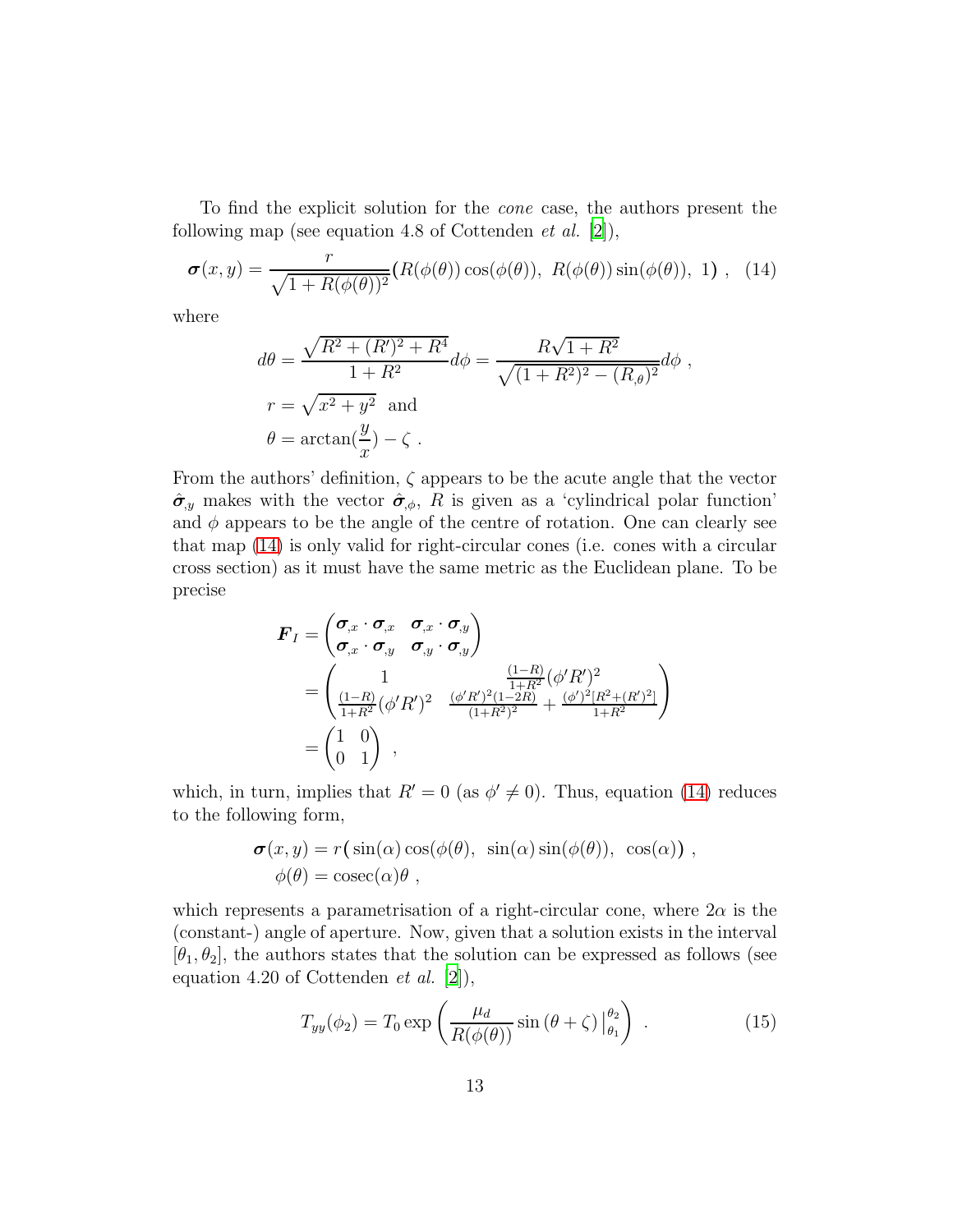Regardless of the authors' claims, solution [\(15\)](#page-12-1) is only valid for rightcircular cones, i.e. valid for  $R = \tan(\alpha)$  where  $2\alpha$  is the (constant-) angle of aperture. To see why equations [\(14\)](#page-12-0) and [\(15\)](#page-12-1) is invalid for a general cone, one only needs to consider an example with noncircular cross section. If the reader wishes to, then consider a positively-oriented elliptical-cone (for the  $\zeta = 0$  case) that is defined by the following map,

<span id="page-13-0"></span>
$$
\boldsymbol{\sigma}(\phi, z) = (az \cos(\phi), \ bz \sin(\phi), \ z) \ , \tag{16}
$$

where  $z \in \mathbb{R}_{>0}$  and  $a, b > 0$ , and let  $\phi \in \left[\frac{1}{4}\right]$  $\frac{1}{4}\pi, \frac{3}{4}\pi$  be the contact interval (see figure [2](#page-11-1) and consider the  $z = 1$  case). Now, the reader can that both map [\(14\)](#page-12-0) and solution [\(15\)](#page-12-1) is no longer valid for the elliptical-cone mapping [\(16\)](#page-13-0).

The authors conclude by stating that their experimental results agreed almost perfectly with equation [\(12\)](#page-11-0) for the cylinder case. One expects that the solution to agree with experiment data for the cylinder case as the solution is only valid for the cylinder case. The authors further state the 'Experimental data gathered on [right-circular] cones constructed from plaster of Paris and Neoprene ... with half-angles ranging up to 12◦ and contact angles in the range [70°, 120°] show good agreement with the simple cylindrical model at their error level (around  $\pm 10\%$  for most samples)' [\[2\]](#page-23-1). Again, one expects this be the case as solution [\(15\)](#page-12-1) is only valid for right-circular cones. Also, it is given by the authors that in the limit  $R \to 0$ , the cone case is asymptotically equals to the cylinder case. This result is just a trivial mathematical result that follows directly from the Maclaurin series, i.e.  $\sin(\theta) \approx \theta$ , when  $\theta \approx 0.$ 

In Cottenden *et al.*'s publication [\[2](#page-23-1)], the authors fail to demonstrate a sufficient knowledge in the subject of differential geometry, mathematical elasticity and contact mechanics to tackle this problem with any mathematical rigour, and this is evident in D. J. Cottenden's thesis [\[3\]](#page-23-2) as the publication Cottenden *et al.* [\[2\]](#page-23-1) is a summary of all the mathematical results from Cottenden's thesis [\[3\]](#page-23-2). For example, in section 2.15 of the thesis, the compatibility conditions for the left Cauchy-Green deformation tensor is given as a general condition (see page 8 of Cottenden [\[3\]](#page-23-2)). However, there exists no general compatibility condition for the left Cauchy-Green deformation tensor, and the given compatibility conditions exist for the two-dimensional case only [\[29](#page-26-0)]. Another example is that the entire section 5.4 of the thesis (see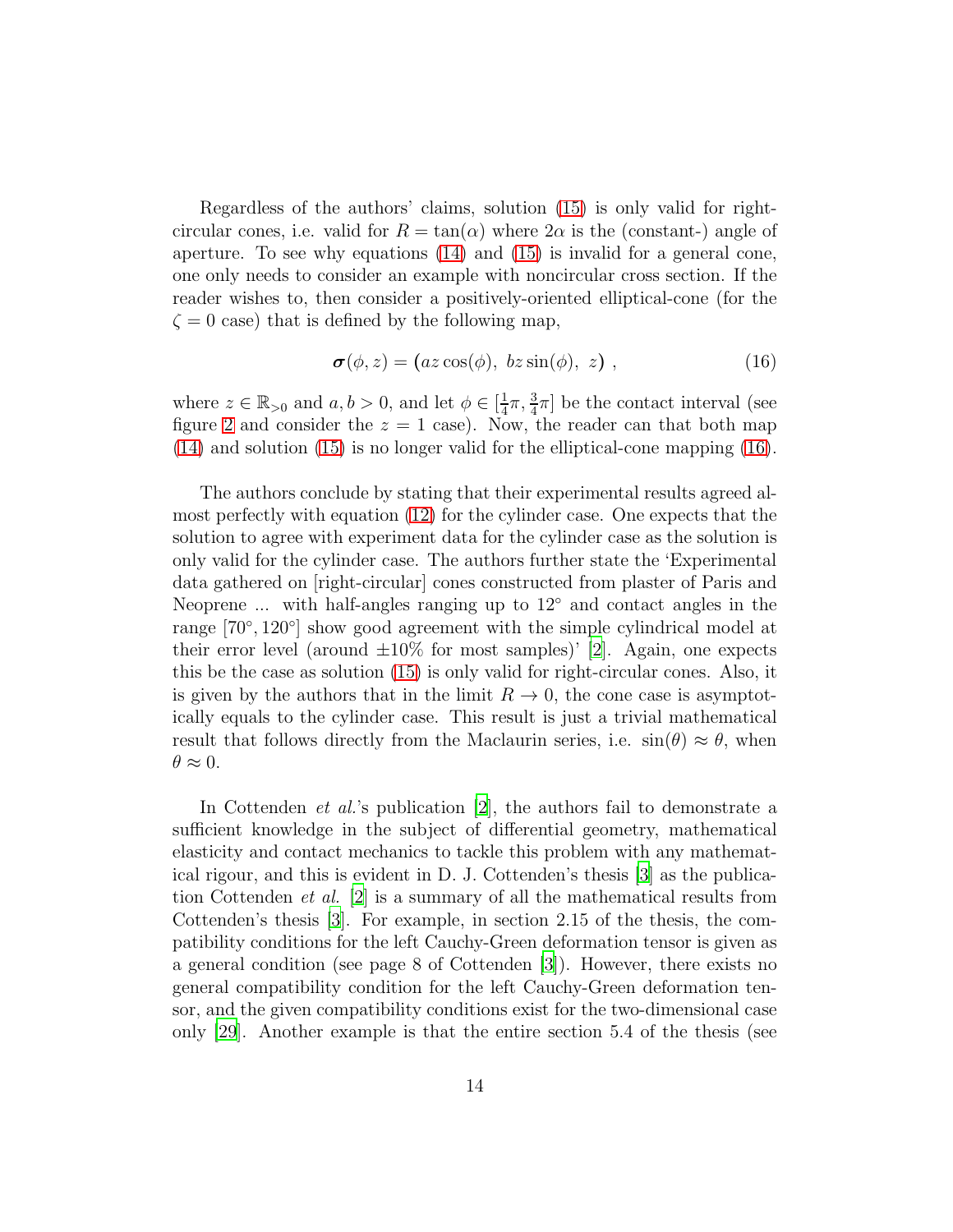pages 132 to 137 of Cottenden [\[3](#page-23-2)]) is based on the assumption that one can invert a  $3 \times 2$  matrix (see equation 5.15 of Cottenden [\[3\]](#page-23-2)), i.e. given a sufficiently differentiable 2D manifold  $\lambda : \mathbb{R}^2 \to \mathbf{E}^3$  (e.g. a map of a cylinder), the author asserts that the Jacobian matrix,  $(\partial_{\beta} \lambda^{j})_{3\times 2}$  (where  $\beta \in \{1,2\}$ ) and  $j \in \{1,2,3\}$ , is invertible: note that the author is considering regular inverse and not one-sided inverse. Should the reader consult section 5.4.1 of Cottenden [\[3](#page-23-2)], it is evident that the author failed to understand the difference between the inverse of a bijective mapping and a preimage (which need not be bijective), as both definitions expressed with the same mathematical notation,  $\lambda^{-1}$ , in Pressley's publication [\[27](#page-25-9)]: recall that Cottenden [\[3\]](#page-23-2) accredits Pressley [\[27\]](#page-25-9) for his differential geometry results. This misunderstanding of Pressley's work [\[27](#page-25-9)] leads to a substantial part of Cottenden's work [\[3](#page-23-2)] being incorrect, as Section 5.4 of Cottenden's thesis [\[3](#page-23-2)] is based on Cottenden's as-sumption [\[3\]](#page-23-2) that a  $3 \times 2$  matrix is invertible (where the author is considering regular inverse).

In a different publication, a precursor to the one we discussed, Cottenden *et al.* [\[1\]](#page-23-0) present experimental framework to calculate the coefficient of friction, based on the master's thesis of Skevos-Evangelos Sp. Karavokyros<sup>[3](#page-14-0)</sup>. The authors state that 'The model generalizes the common assumption of a cylindrical arm to any convex prism' [\[1\]](#page-23-0). Coefficients of friction are determined from experiments conducted on Neoprene-coated Plaster of Paris prisms of circular and elliptical cross-sections (defined as arm phantoms) and a nonwoven fabric. The authors state experimental results agreed within  $\pm 8\%$ , i.e. 16%. They also state that the coefficients of friction varied very little with the applied weight, geometry and contact angle. Thus, the authors conclude by asserting that accurate values of the coefficient of friction can be obtained by applying the cylindrical model (i.e. the capstan equation) to the experimental data on human arms. They further assert that the coefficient of friction is independent of the substrate geometry, applied weights and contact angles, and claims that both their mathematical model and experimental results are in complete agreement.

Unfortunately, none of Cottenden *et al.*'s mathematical results [\[1](#page-23-0)] can be mathematically justified, mostly for the reasons that we described be-

<span id="page-14-0"></span> $3$  [Validating a mathematical model with a simple laboratory model](https://liveuclac-my.sharepoint.com/:b:/g/personal/zcahe58_ucl_ac_uk/EQ_ktlQ5uhBGsZEOeY797SwBb02EPRbiyVUdVN6_T_tupg). MSc. UCL. 2017.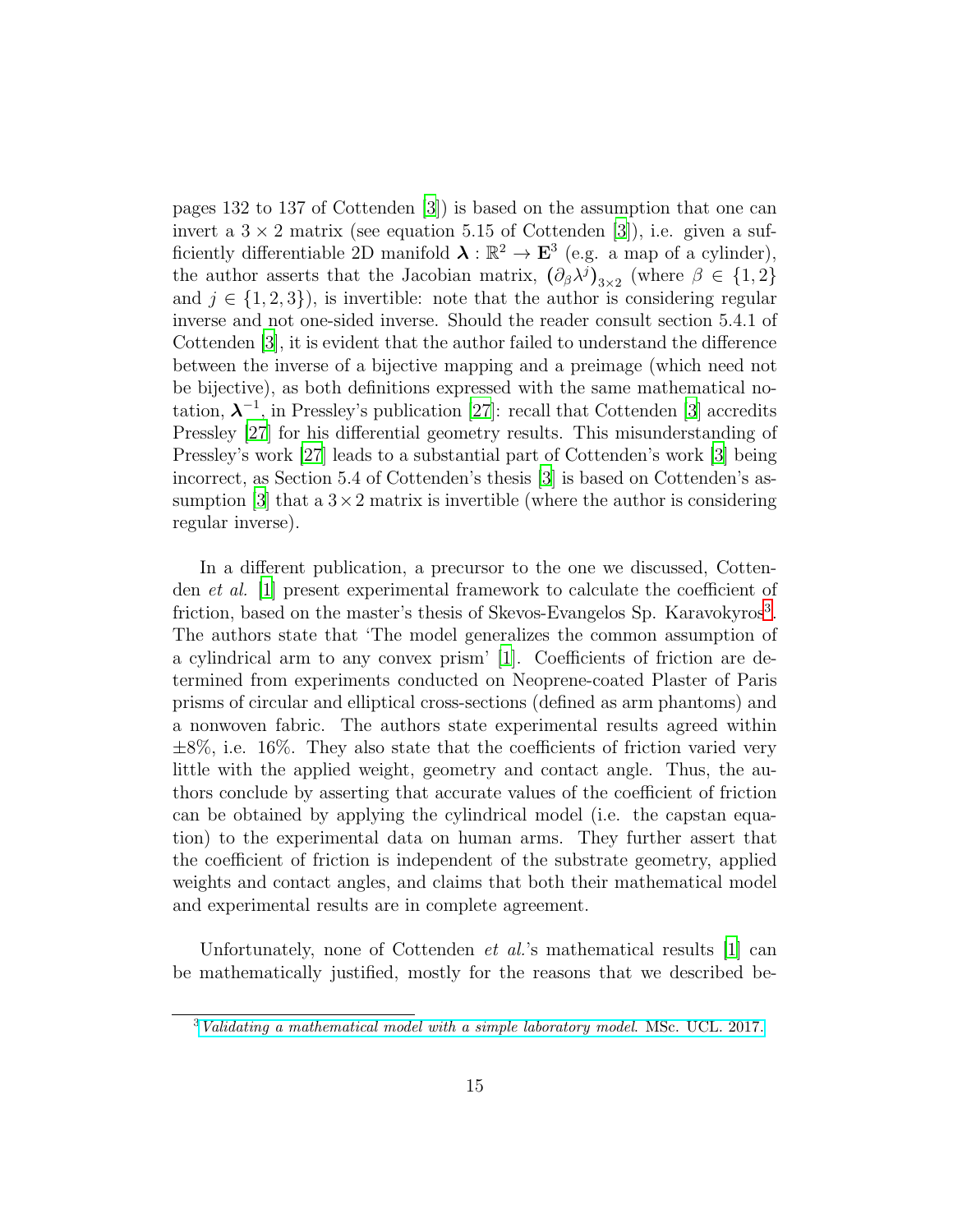fore. For example, the reader may try to derive an arc-length of an ellipse with the use of the definition of an arc length from section 2.4 of the publication: although, the formula d[arc length]  $= \sqrt{R(\theta)^2 + \frac{dR(\theta)}{d\theta}} d\theta$  holds true when calculating an arc-length of a curve (which can be derived with simple differential geometry techniques), the term d[arc length]<sup>2</sup> =  $(Rd\theta)^2 + dR^2$ (see directly above equation 12 of Cottenden *et al.* [\[1\]](#page-23-0)) does not imply the former equation nor does it have any mathematical context. Another example is the equation  $1/\tan(0.5\pi) = 0$ , which is from the latter part of section 4.1 of the publication (see directly below equation 17 of Cottenden *et al.* [\[1](#page-23-0)]).

<span id="page-15-0"></span>

Figure 3: Coefficient of friction against applied mass in grams: (a) Cylindrical body; (b) Elliptical prism with horizontal major axis; (c) Elliptical prism with vertical major axis; (d) Elliptical prism with major axis making  $+135^{\circ}$ to the horizontal [\[1](#page-23-0)].

As for the experimental results, consider figure [3,](#page-15-0) which shows the coefficients of friction in relation to different geometries, applied weights, and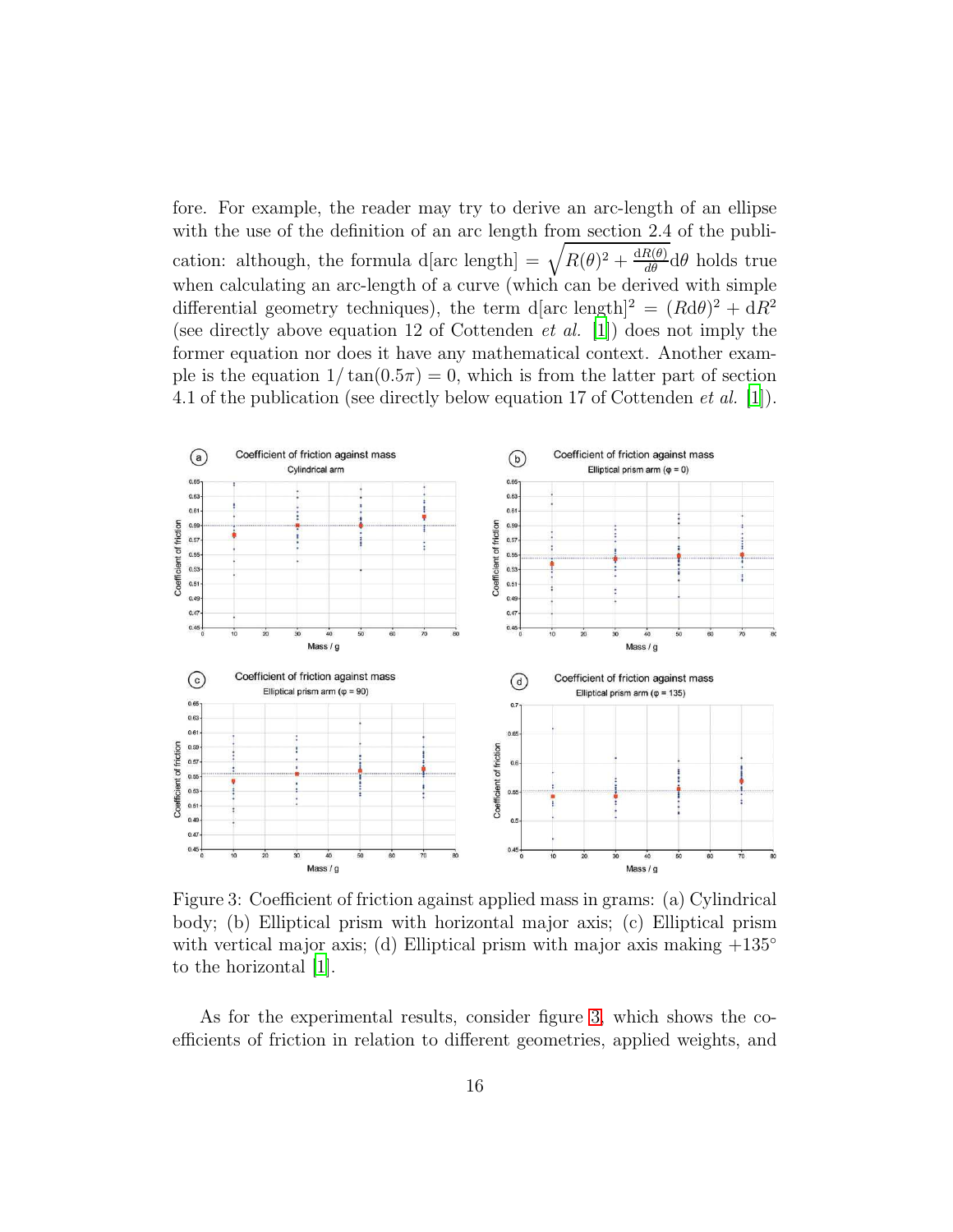contact angles (see figure 11 of Cottenden *et al.* [\[1\]](#page-23-0)). One can see that there are clear discrepancies between each calculated coefficients of friction as the coefficients of friction vary between different geometries, weights, and contact angles. The authors only acknowledge the dependence of coefficient of friction relative to the applied weight (see section 4 of Cottenden *et al.* [\[2](#page-23-1)]), but hastily dismiss this effect by asserting that '... the increase [coefficient of friction relative to the applied weight] is small compared to the scatter in the data' [\[1](#page-23-0)].

<span id="page-16-0"></span>

| Mass g | Tension $10^{-3}$ N |       |       |                    |       |       |  |
|--------|---------------------|-------|-------|--------------------|-------|-------|--|
|        | 1st                 | 2nd   | 3rd   | 4th                | 5th   | Mean  |  |
| 10     | 16.0q               | 15.0q |       | $15.0q \mid 15.0q$ | 16.0q | 15.6q |  |
| 30     | 51.0q               | 54.0q | 51.0q | 50.0q              | 51.0q | 51.4q |  |
| 50     | 88.0q               | 87.0q | 89.0q | 87.0q              | 90.0q | 88.2q |  |
| 70     | 125q                | 124q  | 128q  | 122g               | 124q  | 125q  |  |

Table 1: Tensometer readings: Cylinder with  $\frac{127}{360}\pi$  contact angle, where g is the acceleration due to gravity.

If one consults [Karavokyros' masters thesis](https://liveuclac-my.sharepoint.com/:b:/g/personal/zcahe58_ucl_ac_uk/EQ_ktlQ5uhBGsZEOeY797SwBb02EPRbiyVUdVN6_T_tupg) for the experimental data, then one can find the raw data for the cylinder,  $\frac{127}{360}\pi$  contact angle case (see table 2a of [Karavokyros' masters thesis\)](https://liveuclac-my.sharepoint.com/:b:/g/personal/zcahe58_ucl_ac_uk/EQ_ktlQ5uhBGsZEOeY797SwBb02EPRbiyVUdVN6_T_tupg), which is displayed in table [1.](#page-16-0) Now, using this data, if one plot the tension ratio against the applied mass, then one gets figure [4.](#page-17-0) Note that the capstan equation implies that the tension ratio is constant for all applied masses, i.e.  $\delta \tau = \exp(\mu_d \theta_0)$  is constant given that  $\mu_d$ and  $\theta_0$  are constants. However, this is not what the experimental results are implying, as the reader can clearly see from figure [4](#page-17-0) that as the applied mass increases, tension ratio also increases, and this is documented phenomenon in the literature [\[13](#page-24-7)], which cannot be simply dismissed. Thus, this implies that, for the given experiments, it is unsuitable to use the standard capstan equation to find the coefficient of friction with a significant degree of accuracy. Now, this is direct evidence that shows the flaws in Cottenden *et al.*'s [\[2\]](#page-23-1) data analysis methods and their interpretation of the experimental results.

Unfortunately no raw data is available for the other experiments in the theses of [Karavokyros](https://liveuclac-my.sharepoint.com/:b:/g/personal/zcahe58_ucl_ac_uk/EQ_ktlQ5uhBGsZEOeY797SwBb02EPRbiyVUdVN6_T_tupg) or Cottenden [\[3\]](#page-23-2) to conduct further rigorous analysis,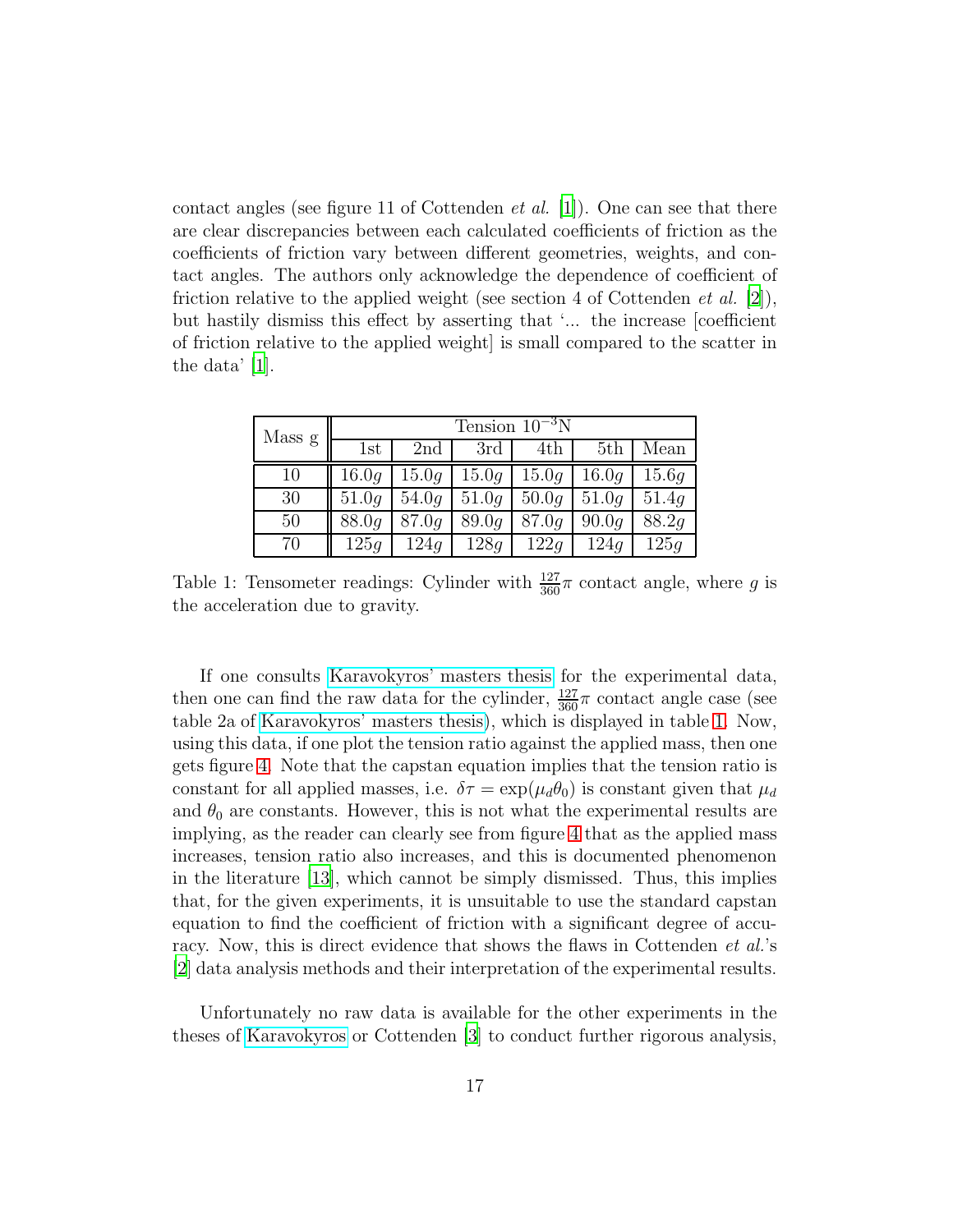<span id="page-17-0"></span>

Figure 4: Tension ratio against applied mass.

as we did with the  $\frac{127}{360}\pi$ -cylinder case.

As a result of the flawed mathematics and data analysis techniques, Cottenden *et al.* [\[1](#page-23-0), [2\]](#page-23-1) and Cottenden [\[3\]](#page-23-2) assert that the tension observed on the membrane is independent of the geometry and the elastic properties of the foundation, and thus, the stress profile at the contact region and the coefficient of friction can be calculated with the use of the ordinary capstan equation. They further assert that the experimental methodology for calculating the coefficient of friction between fabrics and in-vivo (i.e. within the living) human skin is identical to the capstan model. However, we found no experimental evidence in the body of the authors' publications to verify their assertion, i.e. no evidence is given for the assertion that foundation's geometric and elastic properties are irrelevant when calculating the coefficient friction between an elastic foundation and an overlying membrane. Thus, our next subject of investigation is the authors' experimental methodology.

### 4. Experimental Data: June 2015 Human Trial

We now analyse the data obtained from human trials based on Cottenden *et al.* [\[1](#page-23-0), [2\]](#page-23-1) and Cottenden's [\[3](#page-23-2)] experimental methodology. We recruit 10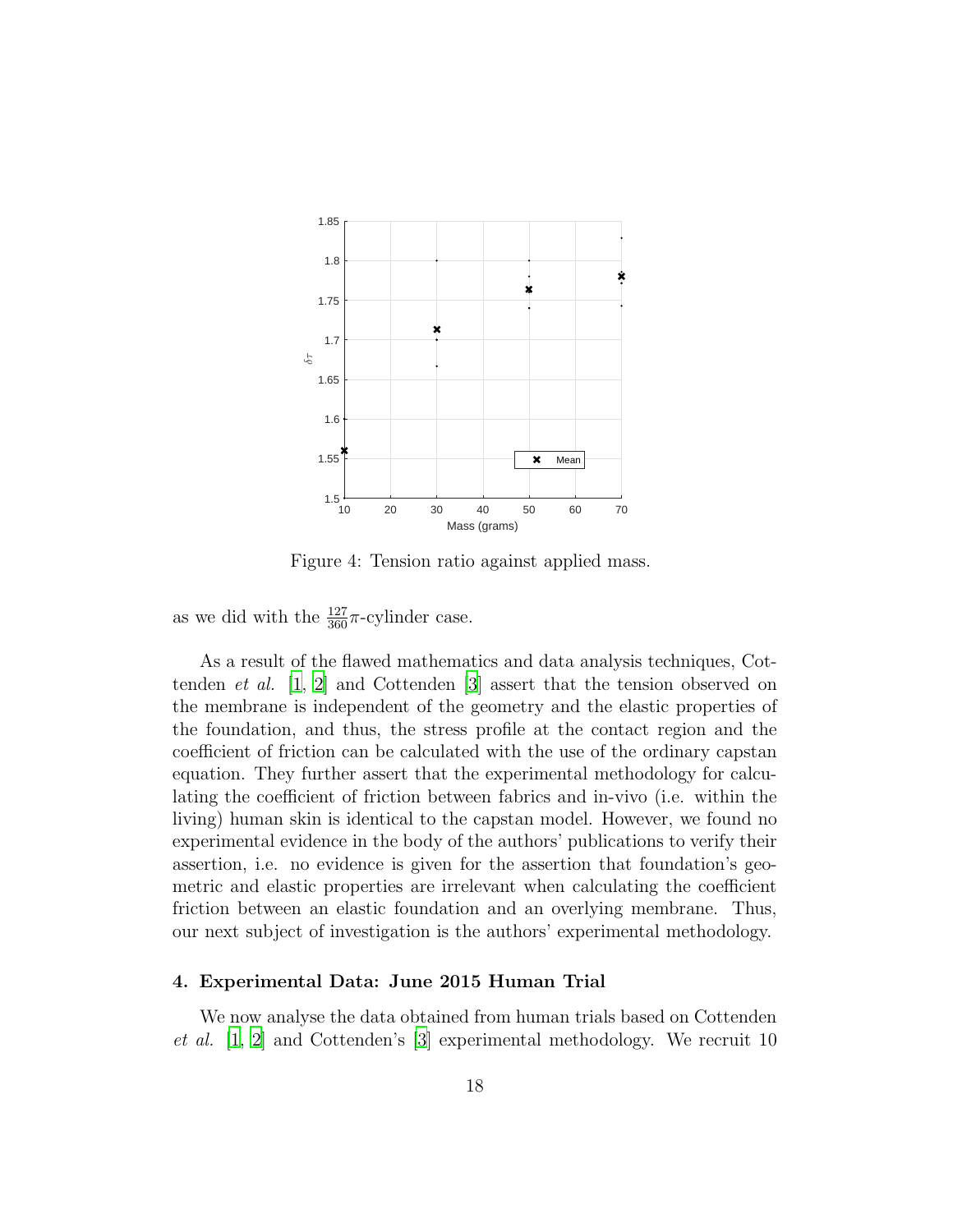subjects, 5 males and 5 females, all between the ages of 18 to 60, and the approval was granted by the UCL Research Ethics Committee: UCL Ethics Project ID number 5876/001. Collected data of the subjects can be found in table [2,](#page-18-0) if the reader wishes to reproduce any results, where BMI is the body mass index (calculated with NHS BMI calculator <sup>[4](#page-18-1)</sup>), Radius is the radius of the upper arm and  $\delta l$  is a measure of how *flaccid* the subject's tissue is (see equation [\(17\)](#page-19-0)). For more comprehensive set of raw data, please consult Dr N. Ovenden (UCL) at n.ovenden@ucl.ac.uk.

<span id="page-18-0"></span>

| Subject         | Gender | (Years)<br>Age | BMI  | Radius (cm) | $\delta l$ |
|-----------------|--------|----------------|------|-------------|------------|
| F19             | Female | 19             | 21.0 | 3.98        | 0.994      |
| F34             | Female | 34             | 22.0 | 4.22        | 0.991      |
| F40             | Female | 40             | 23.4 | 3.82        | 1.01       |
| F <sub>53</sub> | Female | 53             | 27.3 | 4.54        | 1.02       |
| F60             | Female | 60             | 22.5 | 4.46        | 1.02       |
| M18             | Male   | 18             | 17.5 | 3.50        | 0.98       |
| M23             | Male   | 23             | 24.7 | 4.77        | 1.04       |
| M <sub>25</sub> | Male   | 25             | 22.6 | 4.22        | 1.01       |
| M26             | Male   | 26             | 22.8 | 4.50        | 0.988      |
| M54             | Male   | 54             | 26.2 | 5.09        | 1.00       |

Table 2: Experimentee data 2015.

For our experimental configuration, we place subjects upper arm horizontally, bicep facing upwards, on custom-designed armrest. Then, we place a fabric (a nonwoven fabric: 95% polypropylene and 5% cotton) over their bicep and attach the upper end to the tensometer (Dia-Stron MTT170 provided by Dr S. Falloon, UCL), and the free hanging end is reserved for hanging set of weights, such that the contact angle between the bicep and the fabric (if measured from the humerus) is approximately  $\frac{1}{2}\pi$ . The dimensions of the fabric are 4cm×50cm, and from our measurements, the fabric has an approximate thickness of 0.5mm and an approximate mass of 0.6g. Also, we mark the skin with a 3cm×5cm grid with 1cm×1cm grid spacing, 0.5cm away from either side of the fabric and starting from the highest part (of the horizontal

<span id="page-18-1"></span><sup>4</sup><https://www.nhs.uk/live-well/healthy-weight/bmi-calculator/>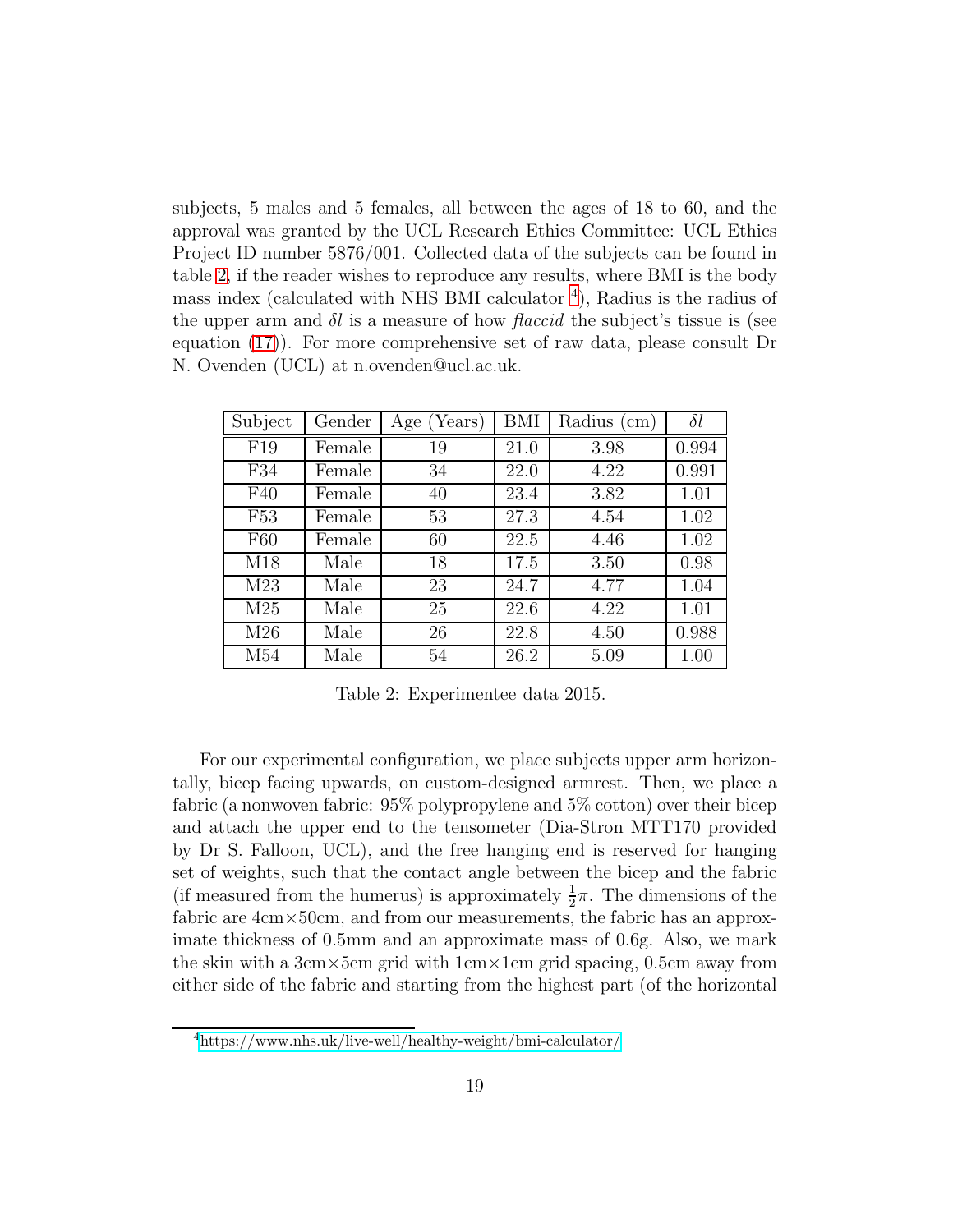axis) of the arm, then placing semi-hemispherical markers with a radius of 2mm. See figure [5](#page-19-1) for a visual representation.

<span id="page-19-1"></span>

Figure 5: Experimental configuration on subject F53 (.stl file).

For each run, we pull the fabric with a constant speed of  $\frac{1}{6}$ cms<sup>-1</sup> with the use the tensometer and we use a static-3D scanner (3dMD Photogrammetric System<sup>[5](#page-19-2)</sup> provided by Mr C. Ruff, UCLH) to record the before and after deformation of the upper arm. Note that we use the metric

<span id="page-19-0"></span>
$$
\delta l = \frac{\sum_{10g,\dots,140g} ||\text{deformed}(\mathbf{A4} - \mathbf{E6})||}{\sum_{10g,\dots,140g} ||\text{undeformed}(\mathbf{A4} - \mathbf{E6})||},
$$
\n(17)

to measure the *flaccidity* (analogous to 1/(Young's modulus)) of the subject's soft tissue. Also, Radius (from table [2\)](#page-18-0) is calculated by measuring the girth around the bicep and then dividing the measurement by  $2\pi$ 

Table [3](#page-20-0) shows the tension ratio,  $\delta \tau = T_{\text{max}}/T_0$ , for each subject with respect to each applied mass, where  $T_{\text{max}}$  are the tensometer readings,  $T_0 =$ Mass  $\times g$  are the weight of the applied mass and  $g = 9.81$  is the acceleration due to gravity. Note that the tensometer data of F34 for 60g, M25 for 140g

<span id="page-19-2"></span><sup>5</sup>[http://3dmd.com](http://www.3dmd.com)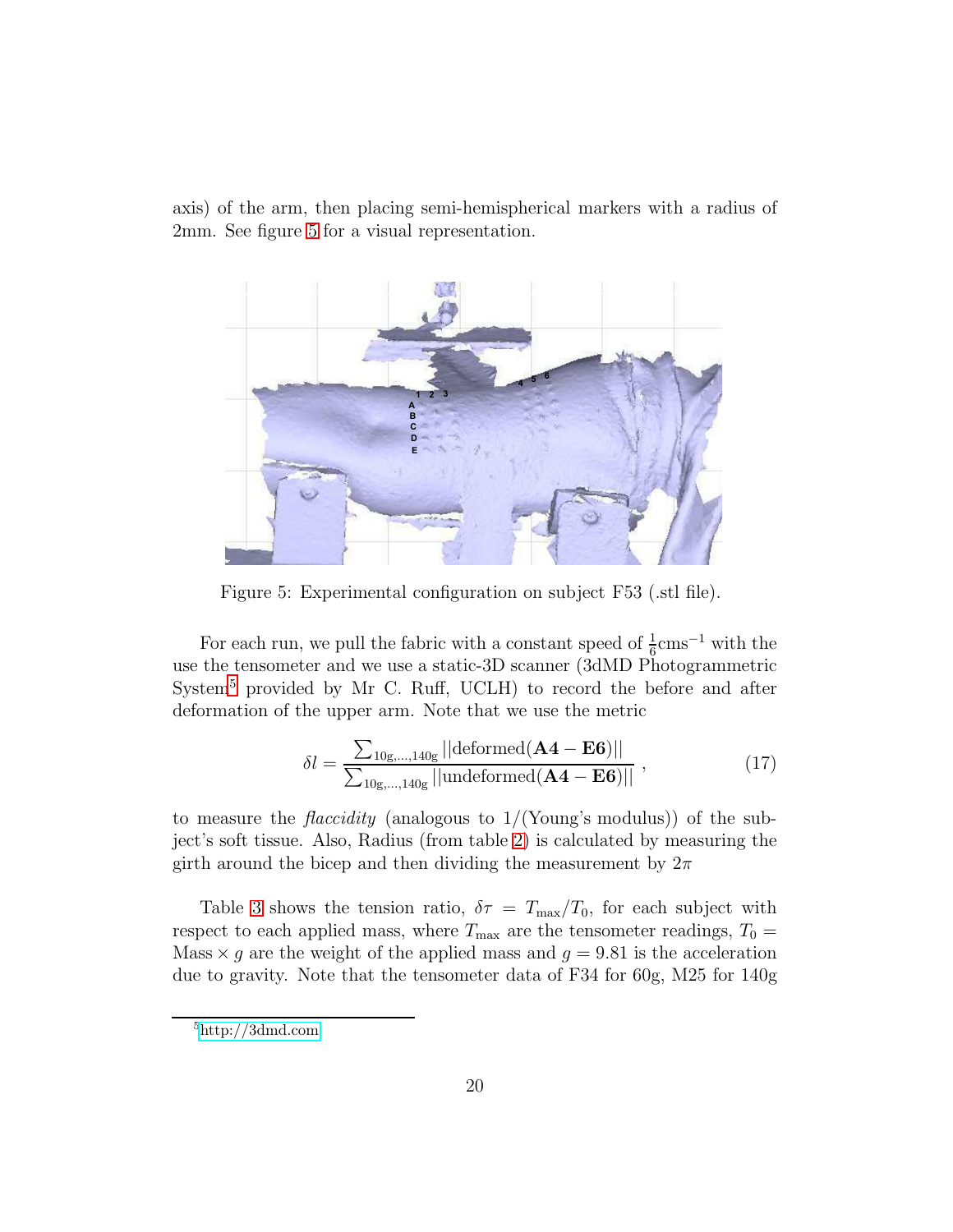<span id="page-20-0"></span>

| Subject         | $\delta \tau$   |                 |                 |                  |                  |                  |  |
|-----------------|-----------------|-----------------|-----------------|------------------|------------------|------------------|--|
|                 | 40 <sub>g</sub> | 60 <sub>g</sub> | 80 <sub>g</sub> | 100 <sub>g</sub> | 120 <sub>g</sub> | 140 <sub>g</sub> |  |
| F19             | 2.19            | 1.70            | 1.52            | 1.92             | 1.88             | 1.86             |  |
| F34             | 2.08            | .               | 1.93            | 1.89             | 1.83             | 1.83             |  |
| F40             | 1.99            | 1.96            | 1.92            | 1.89             | 1.88             | 1.79             |  |
| F <sub>53</sub> | 2.13            | 2.31            | 2.23            | 2.15             | 1.84             | 1.70             |  |
| F60             | 2.29            | 2.20            | 2.06            | 1.99             | 1.96             | 1.95             |  |
| M18             | 1.99            | 1.90            | 1.88            | 1.84             | 1.68             | 1.76             |  |
| M23             | 2.46            | 2.28            | 2.24            | 2.19             | 2.33             | 1.99             |  |
| M25             | 2.14            | 1.98            | 1.81            | 1.80             | 1.98             |                  |  |
| M26             | 2.41            | 2.31            | 2.26            | 2.18             | 2.31             | 1.99             |  |
| M54             |                 | 2.12            | 2.03            | 1.77             | 1.91             | 1.96             |  |

Table 3: Experimental data from the 2015 human trial.

and M54 for 40g are corrupted, and thus, omitted.

Cottenden *et al.* [\[1](#page-23-0), [2\]](#page-23-1) and Cottenden [\[3](#page-23-2)] assert that the  $T_{\text{max}} = T_0 \exp(\mu_F \theta_0)$ equation holds true, regardless of the geometric and elastic properties of the substrate (i.e. human soft-tissue). If this is indeed true then  $\delta \tau = \exp(\mu_F \theta_0)$ is only a function of the coefficient of friction, regardless of the geometric and elastic properties of human soft-tissue, for a fixed contact angle  $\theta_0$ . Also, one of the major assumption of the authors is that coefficient of friction between skin and fabrics positively correlated with the age of an individual, as they observe higher occurrence of skin damage in elderly subjects. Thus, now we plot the tension ratio against various properties to test the authors' claims.

Figure [6a](#page-21-0) shows the tension ratio against subjects' age, where the linear regression line is  $\delta \tau = 0.00117 \times \text{Age} + 1.96$  and the age is in years  $(R<sup>2</sup> = 0.0512$ , where  $R<sup>2</sup>$  is the coefficient of determination). As the reader can see there is no obvious relationship between the age of the subject and the tension ratio. In fact, the highest tension ratios are observed for M23 and M26 (two of the youngest subjects).

Figure [6b](#page-21-0) shows the tension ratio against the body mass index (BMI), where the linear regression line is  $\delta \tau = 0.0169 \times \text{BMI} + 1.61 \text{ (R}^2 = 0.0961).$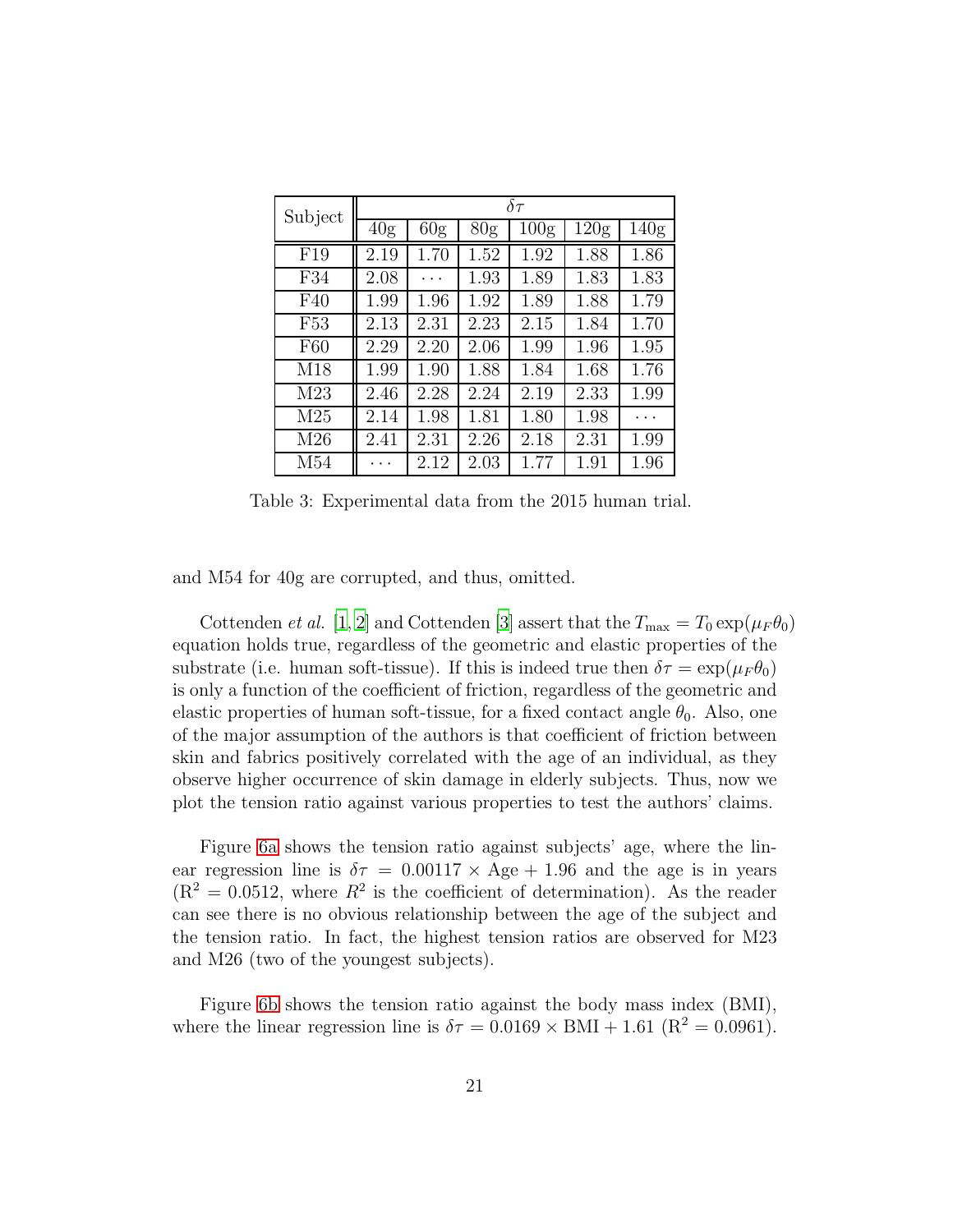<span id="page-21-0"></span>

(a) Tension ratio against the age (in years).





(b) Tension ratio against the BMI.



(d) Tension ratio the radius of the upper arm (in cm).

Figure 6: Tension ratio for varying age, BMI,  $\delta l$  and radius of the upper arm.

As the reader can see that there is a vague positive correlation between the BMI and the tension ratio. The reason we observe this correlation is because that those who have a higher BMI tend to have a greater fat content, i.e. higher volume of flaccid tissue. Thus, during the experiments, a higher tension needs to be applied to the fabric as the as a portion of the appliedtension is expended on deforming the flaccid tissue of the subject.

Figure [6c](#page-21-0) shows the tension ratio against  $\delta l$ , where the linear regression line is  $\delta \tau = 4.39 \times \delta l - 2.41$  (R<sup>2</sup> = 0.282). As the reader can see that there is a positive correlation between  $\delta l$  and the tension ratio. This implies that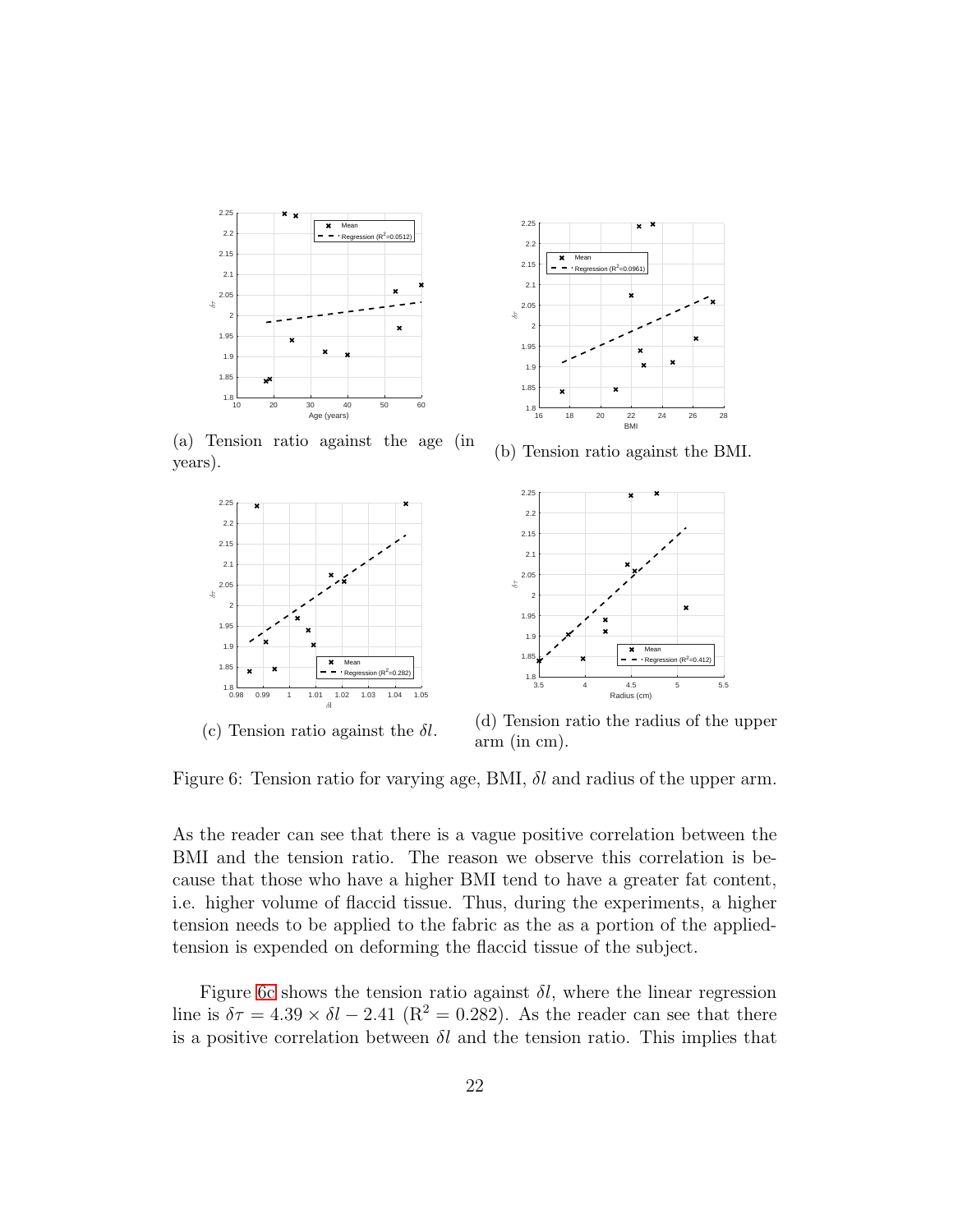for more flaccid soft-tissue, larger portion of the applied-tension is expended on deforming it.

Figure [6d](#page-21-0) shows the tension ratio against the radius of the upper arm, where the linear regression line is  $\delta \tau = 0.205 \times \text{Radius} + 1.12$  and the radius is in centimetres  $(R^2 = 0.412)$ . As the reader can see that see there is a strong positive correlation between the radius and the tension ratio. The reason why we observe this correlation is exactly same as the cases before: the larger the radius is, the larger the volume of soft-tissue that needs to be deformed, and thus, a larger applied-tension.

From figures [6b, 6d](#page-21-0) and [6c,](#page-21-0) we observe higher tension ratios for subjects with higher BMI, more flaccid soft-tissue, and larger biceps. Should one use the capstan equation (or any belt-friction model in general) to calculate the coefficient of friction, then one would observe a higher coefficient of friction for subjects with higher BMI, more flaccid soft-tissue, and larger biceps. However, this does neither imply nor does not imply that those with a higher BMI, more flaccid soft-tissue, and larger biceps have a greater risk of skin abrasion, i.e *correlation does not imply causation* [\[30](#page-26-1)]; It merely implies that belt-friction models are not suitable for modelling such problems, which directly contradicts Cottenden *et al.* [\[1,](#page-23-0) [2](#page-23-1)] and Cottenden's [\[3](#page-23-2)] assertion regarding the efficacy of the capstan model.

For a mathematically rigorous way of modelling this problem, we refer the reader to section 6.6 and 6.7 of Jayawardana [\[14](#page-24-8)]. There, both numericalmodelling (shell-membrane frictionally coupled to an elastic-foundation) and human trial data imply that given a constant coefficient of friction, a higher volume of soft-tissue (high radius) and more compliant soft-tissue (lower Young's modulus) would result in higher deformation of the skin, and a higher volume of soft-tissue would result in more shear-stress generated on the skin.

#### 5. Conclusions

In conclusion, we showed that no mathematical claim of Cottenden *et al.* [\[1,](#page-23-0) [2](#page-23-1)] and Cottenden [\[3](#page-23-2)] can be mathematically justified, and some fundamental and trivial results in mathematical elasticity, differential geometry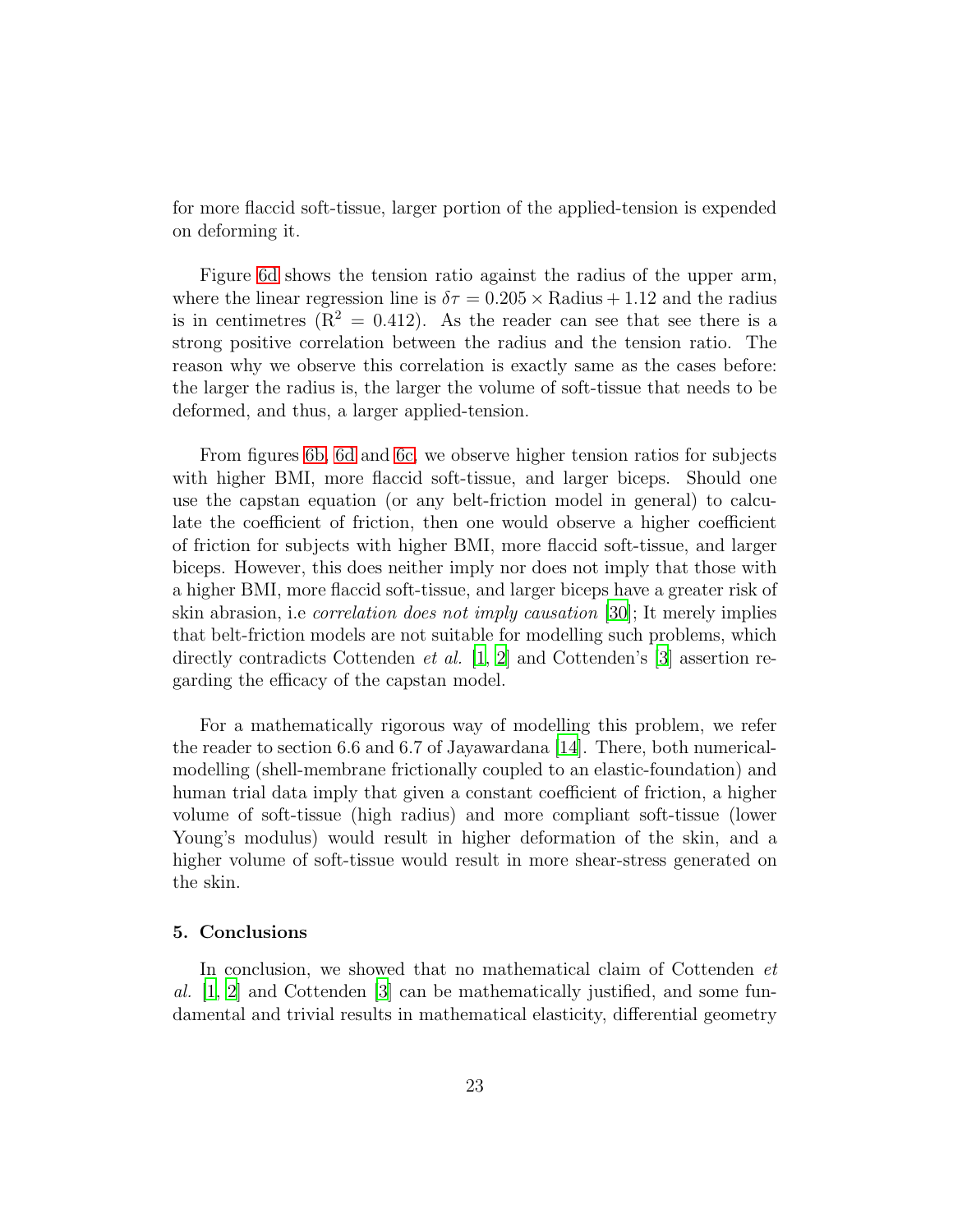and contact mechanics are misrepresented. Only the ordinary capstan equation, and a solution to a dynamic membrane with both a zero-Poisson's ratio and a zero-mass density on a right-circular cone is given. Finally, limited experimental data is given to show the trivial asymptotic nature of  $sin(\theta)$ near  $\theta = 0$ .

Also, Cottenden *et al.* [\[1,](#page-23-0) [2](#page-23-1)] and Cottenden [\[3](#page-23-2)] claim that the capstan equation [\(1\)](#page-1-0) holds true, regardless of the geometric and elastic properties of the obstacle, and thus, it can be used to calculate the coefficient of friction between human skin and fabrics. However, the data gathered from human trials implies that it is unwise to use the capstan equation (e.g. belt-friction models in general) to calculate the friction between in-vivo skin and fabrics. This is because that such models assume a rigid obstacle while human softtissue is elastic, and thus, a portion of the applied force to the fabric is expended on deforming the soft-tissue, which in turn leads to the illusion of a higher coefficient of friction when such models are used to calculate the coefficient of friction.

## References

- <span id="page-23-0"></span>[1] A. M. Cottenden, D. J. Cottenden, S. Karavokiros, W. K. R. Wong, Development and experimental validation of a mathematical model for friction between fabrics and a volar forearm phantom, Proceedings of the Institution of Mechanical Engineers, Part H: Journal of Engineering in Medicine 222 (2008) 1097–1106.
- <span id="page-23-1"></span>[2] D. J. Cottenden, A. M. Cottenden, An analytical model of the motion of a conformable sheet over a general convex surface in the presence of frictional coupling, The Quarterly Journal of Mechanics and Applied Mathematics (2009) hbp012.
- <span id="page-23-2"></span>[3] D. J. Cottenden, A multiscale analysis of frictional interaction between human skin and nonwoven fabrics, Ph.D. thesis, UCL (University College London), 2011.
- <span id="page-23-3"></span>[4] F. P. Bowden, D. Tabor, The friction and lubrication of solids, volume 2, Wiley Online Library, 1964.
- <span id="page-23-4"></span>[5] S. K. Clark, Mechanics of pneumatic tires, US Department of Transportation, National Highway Traffic Safety Administration, 1981.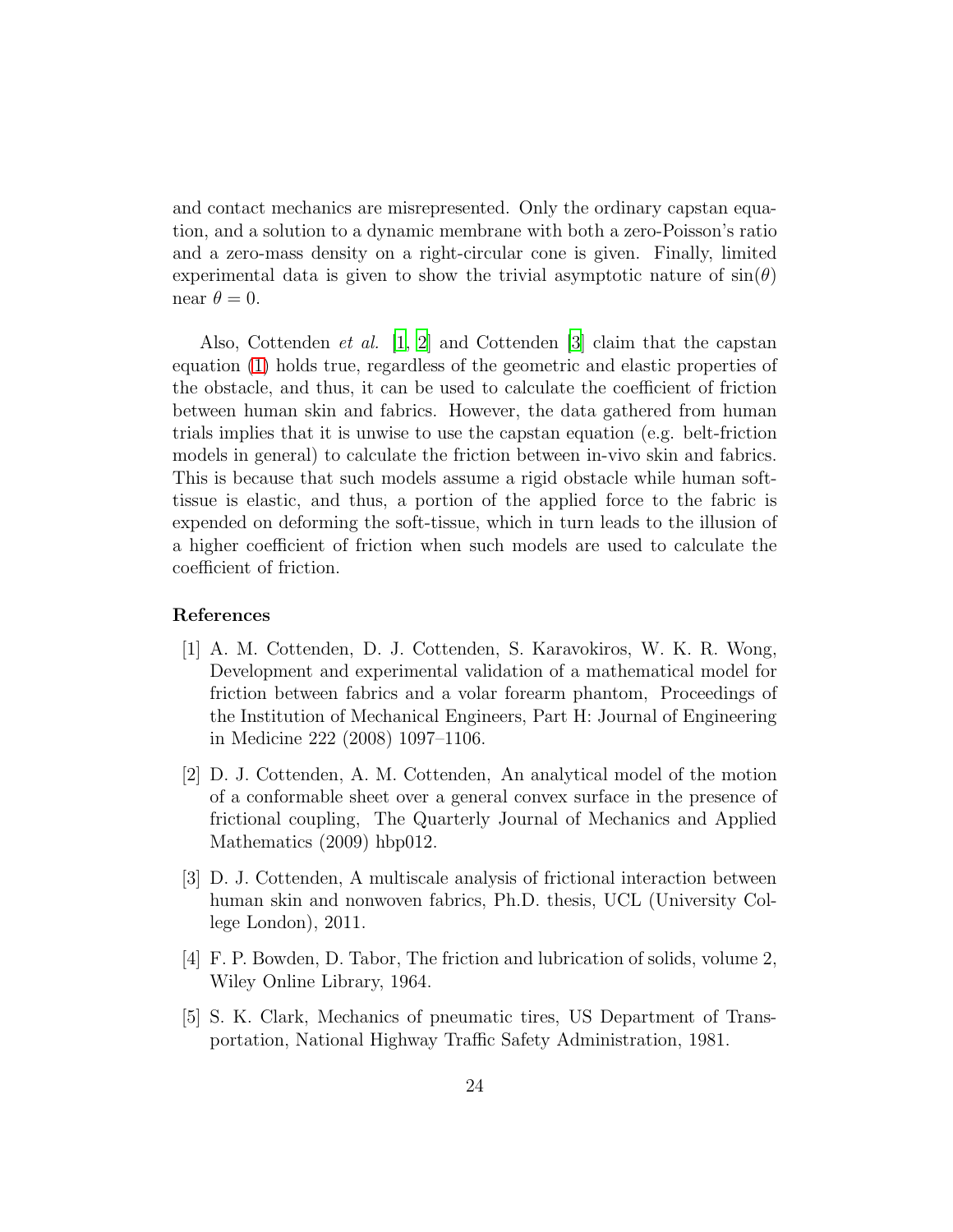- <span id="page-24-0"></span>[6] W. F. Bergfeld, J. S. Taylor, Trauma, sports, and the skin, American journal of industrial medicine 8 (1985) 403–413.
- <span id="page-24-1"></span>[7] J. Asserin, H. Zahouani, P. Humbert, V. Couturaud, D. Mougin, Measurement of the friction coefficient of the human skin in vivo: quantification of the cutaneous smoothness, Colloids and surfaces B: Biointerfaces 19 (2000) 1–12.
- <span id="page-24-2"></span>[8] F. Levit, Jogger's nipples., The New England journal of medicine 297 (1977) 1127.
- <span id="page-24-3"></span>[9] D. S. Wilkinson, Dermatitis from repeated trauma to the skin, American journal of industrial medicine 8 (1985) 307–317.
- <span id="page-24-4"></span>[10] J. Maklebust, M. Sieggreen, Pressure ulcers: Guidelines for prevention and management, Lippincott Williams & Wilkins, 2001.
- <span id="page-24-5"></span>[11] A. B. Shank, The aetiology of juvenile plantar dermatosis, British Journal of Dermatology 100 (1979) 641–648.
- <span id="page-24-6"></span>[12] C. L. Rao, J. Lakshinarashiman, R. Sethuraman, S. M. Sivakumar, Engineering Mechanics: Statics and Dynamics, PHI Learning Pvt. Ltd., 2003.
- <span id="page-24-7"></span>[13] J. H. Jung, N. Pan, T. J. Kang, Capstan equation including bending rigidity and non-linear frictional behavior, Mechanism and Machine Theory 43 (2008) 661–675.
- <span id="page-24-8"></span>[14] K. Jayawardana, Mathematical Theory of Shells on Elastic Foundations: An Analysis of Boundary Forms, Constraints, and Applications to Friction and Skin Abrasion, Ph.D. thesis, UCL (University College London), 2016.
- <span id="page-24-9"></span>[15] A. Konyukhov, Contact of ropes and orthotropic rough surfaces, ZAMM-Journal of Applied Mathematics and Mechanics/Zeitschrift für Angewandte Mathematik und Mechanik 95 (2015) 406–423.
- <span id="page-24-10"></span>[16] A. Konyukhov, R. Izi, Introduction to computational contact mechanics: a geometrical approach, John Wiley & Sons, 2015.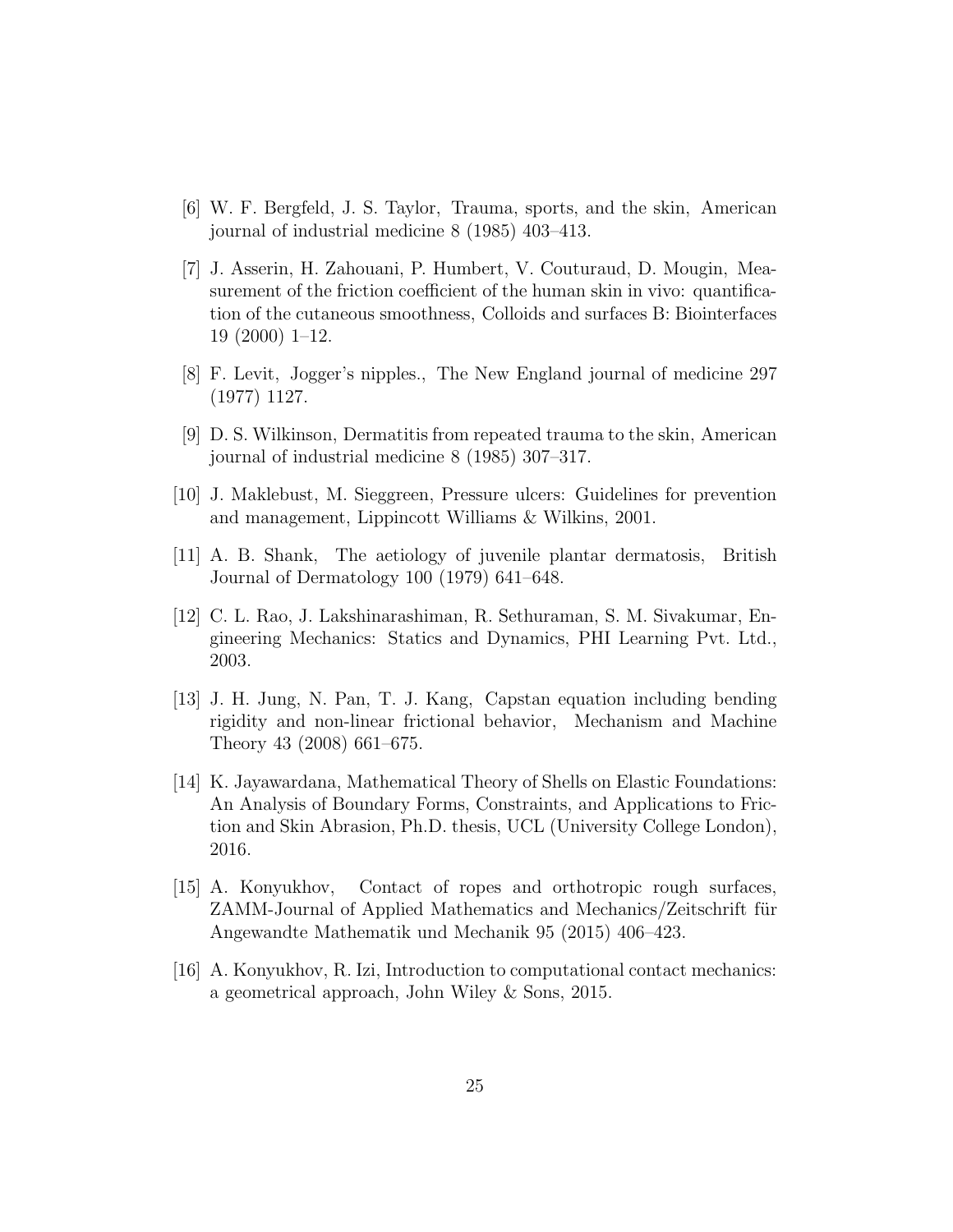- <span id="page-25-0"></span>[17] A. N. Kolmogorov, S. V. Fomin, N. A. Brunswick, A. Jeffrey, Measure, Lebesgue integrals and Hilbert space, volume 2, Academic Press New York, 1961.
- <span id="page-25-1"></span>[18] P. G. Ciarlet, Theory of Shells, Mathematical Elasticity, Elsevier Science, 2000.
- <span id="page-25-2"></span>[19] M. Badiale, E. Serra, Semilinear Elliptic Equations for Beginners: Existence Results via the Variational Approach, Springer Science & Business Media, 2010.
- <span id="page-25-3"></span>[20] M. P. do Carmo, Differential Geometry of Curves and Surfaces, Pearson Education Taiwan Limited, 2009.
- <span id="page-25-4"></span>[21] M. M. Lipschutz, Schaum's Outline of Theory and Problems of Differential Geometry, Schaum's outline series : theory and problem, McGraw-Hill, 1969.
- <span id="page-25-5"></span>[22] A. Libai, J. G. Simmonds, The nonlinear theory of elastic shells, Cambridge university press, 2005.
- <span id="page-25-6"></span>[23] J. B. Griffiths, J. Podolsk`y, Exact Space-Times in Einstein's General Relativity, Cambridge Monographs on Mathematical Physics, Cambridge University Press, 2009.
- [24] H. Stephani, D. Kramer, M. MacCallum, C. Hoenselaers, E. Herlt, Exact Solutions of Einstein's Field Equations, Cambridge Monographs on Mathematical Physics, Cambridge University Press, 2003.
- <span id="page-25-7"></span>[25] R. M. Wald, General Relativity, University of Chicago Press, 2010.
- <span id="page-25-8"></span>[26] N. Kikuchi, J. Oden, Contact Problems in Elasticity: A Study of Variational Inequalities and Finite Element Methods, Studies in Applied Mathematics, Society for Industrial and Applied Mathematics, 1988.
- <span id="page-25-9"></span>[27] A. N. Pressley, Elementary differential geometry, Springer Science & Business Media, 2010.
- <span id="page-25-10"></span>[28] D. Kay, Schaum's Outline of Tensor Calculus, McGraw Hill Professional, 1988.